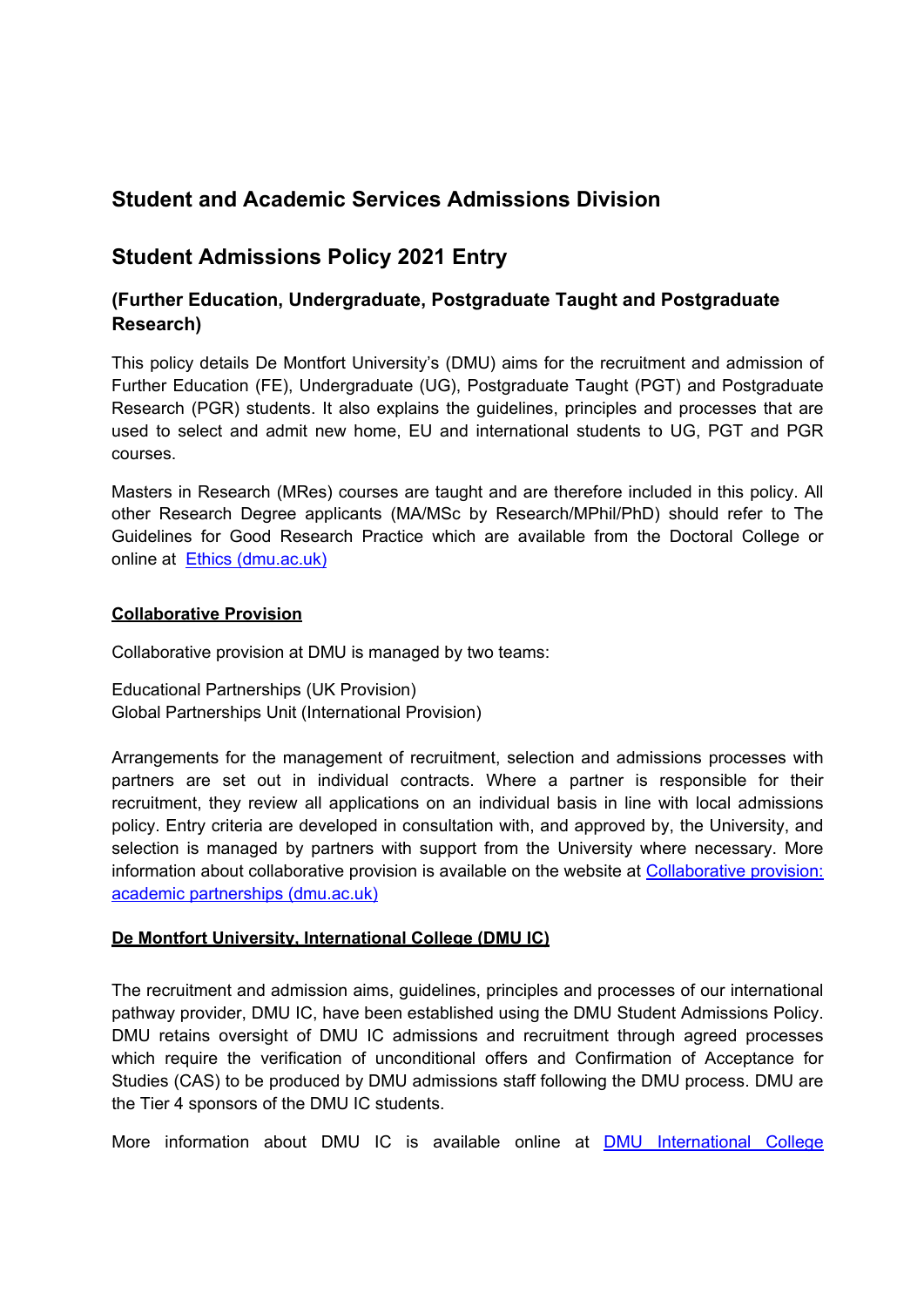| <b>Contents</b> |                                                                                   |                          |             |
|-----------------|-----------------------------------------------------------------------------------|--------------------------|-------------|
| <b>Section</b>  | <b>Content</b>                                                                    | Page                     | Paragraph   |
| 1               | DMU's recruitment and admissions aims                                             | 3                        | $1 - 7$     |
| $\overline{2}$  | Responsibility, monitoring and review                                             | $\overline{\mathcal{A}}$ | $8-9$       |
| $\overline{3}$  | Responsibility for admissions operations                                          |                          | $10 - 19$   |
| $\overline{4}$  | Course information for enquirers and applicants<br>$\overline{6}$                 |                          | 20-23       |
| 5               | Financial information including assessment of<br>6<br>24-30<br>tuition fee status |                          |             |
| 6               | Entry requirements                                                                | $\overline{7}$           | $31 - 42$   |
| $\overline{7}$  | Assessing applicants                                                              | $\overline{9}$           | $43 - 58$   |
| 8               | Applying<br>8.1<br>Applicants who would be under 18 on<br>registration            | 11                       | 59          |
|                 | 8.2<br>How and when to apply                                                      | 12 <sub>2</sub>          | 60-64       |
|                 | 8.3<br>Time taken to consider an application                                      | 12                       | 65-68       |
|                 | 8.4<br>Communicating with applicants                                              | 13                       | 69-71       |
|                 | 8.5<br>Application outcome                                                        | 13                       | 72-77       |
|                 | 8.6<br>Feedback                                                                   | 14                       | 78-82       |
|                 | 8.7<br>Applicants with additional support needs                                   | 15                       | 83-87       |
|                 | 8.8<br>Applicants disclosing criminal convictions                                 | 15                       | 88-101      |
|                 | 8.9<br>Occupational Health Check Clearance                                        | 17                       | 102-104     |
|                 | 8.10<br>Verification of qualifications                                            | 17                       | 105-109     |
|                 | 8.11<br>Fraud and omitted details                                                 | 18                       | 110-113     |
|                 | 8.12<br>Extenuating,<br>mitigating<br>medical<br>or<br>circumstances              | 18                       | 114         |
|                 | 8.13<br>Deferred entry                                                            | 18                       | 115-117     |
|                 | Applicants re-applying<br>8.14                                                    | 19                       | 118         |
|                 | 8.15<br>Re-applications from previously registered                                |                          |             |
|                 | students                                                                          | 19                       | 119-123     |
|                 | 8.16<br>Consumer regulations/material information                                 | 20                       | 124-127     |
|                 | 8.17<br>Right to cancel                                                           | 20                       | 128-132     |
|                 | 8.18<br>Student name changes                                                      | 21                       | 133-141     |
|                 | 8.19<br>Death of an applicant                                                     | 22                       | 142         |
| 9               | Discontinued/changed programmes                                                   | $\overline{22}$          | $143 - 145$ |
| 10              | Applicant data                                                                    | 22                       | 146-148     |
| 11              | Feedback, Appeals and complaints                                                  | $\overline{22}$          | 149-154     |
| 12              | Registration                                                                      | 23                       | 155-156     |
| $\overline{13}$ | <b>Further information</b>                                                        | 24<br>24                 | 157-158     |
| 14              | Links to other relevant policies and documents                                    |                          |             |
| $\overline{15}$ | Glossary of terms                                                                 | $\overline{27}$          |             |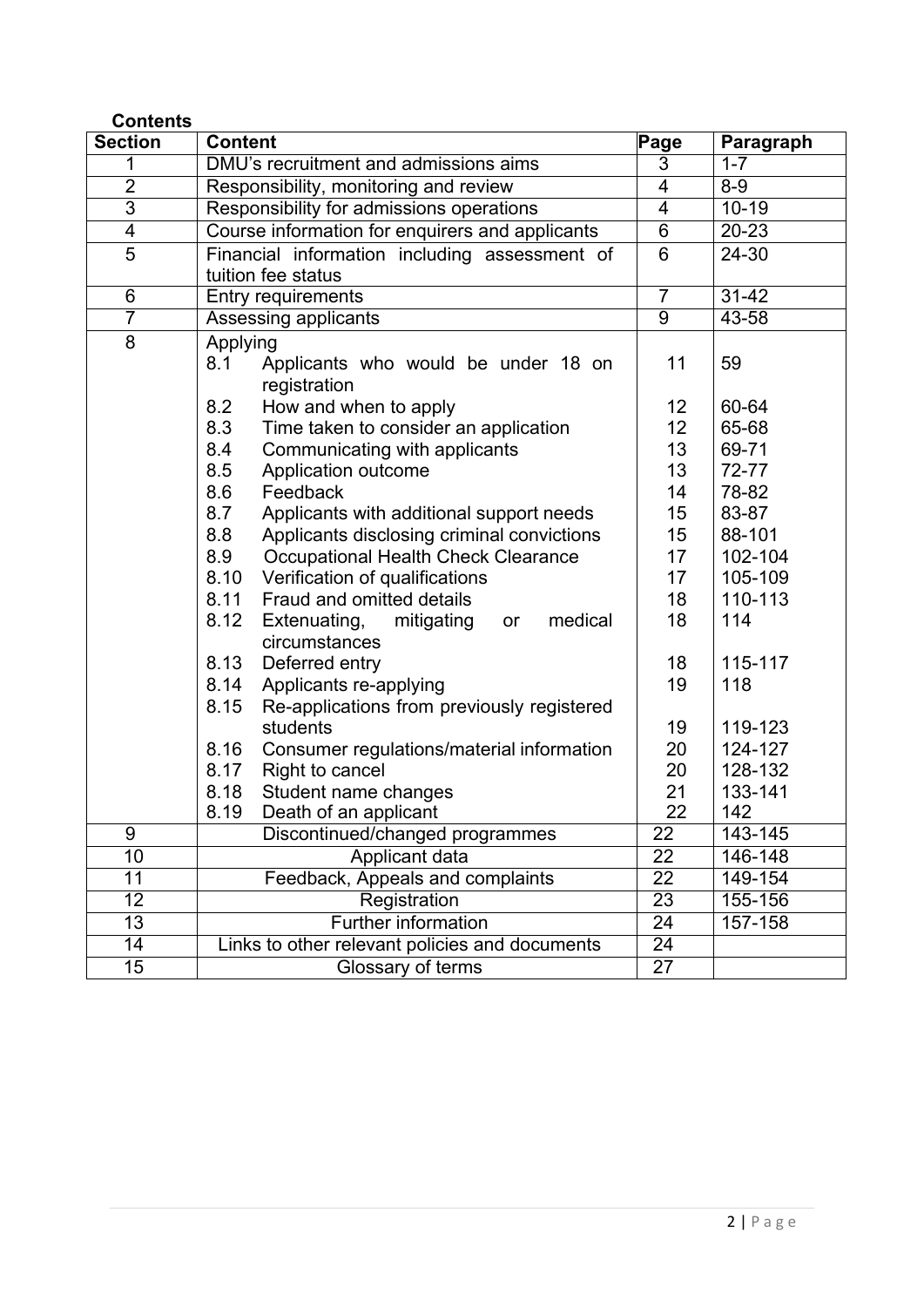## **1) De Montfort University's recruitment and admissions aims**

- 1. DMU's recruitment and admissions aims are fully aligned with the overarching institutional goals and objectives as defined in its Mission, Vision and Values statements and in the Strategic Framework 2018 - 2023. During this recruitment year a new strategy will be developed and information about this can be found on our website: [The Empowering University \(dmu.ac.uk\)](https://www.dmu.ac.uk/shape-our-future/the-empowering-university.aspx)
- 2. We are a scholarly community that is committed to the public good and underpinned by an unrivalled ability to challenge convention and create impact. Our recruitment and admissions process are an integral part of our strategic management process and forms the foundation of the excellent student experience we are committed to providing.
- 3. DMU aims to provide an inspiring and supportive learning environment which fosters the ambition to achieve, and transforms our students to become highly sought after graduates who are fully equipped with skills for employment and for life, enabling them to make a real difference in society.
- 4. We aim to recruit and retain students who will fully engage with, and demonstrate the necessary motivation, quality and ability to benefit from their chosen programme of study.
- 5. We aim to recruit a balanced and diverse community in which the student experience is enriched by learning from and about the experiences and background of others. We are proud of our core beliefs in equality, diversity and inclusion, as set out in **[DMUfreedom](https://www.dmu.ac.uk/about-dmu/professional-services/equality-and-diversity/dmufreedom-equality-and-diversity-charter/dmufreedom.aspx)** and are strongly committed to widening access to higher education and to supporting students from diverse backgrounds to enable them to fulfil their potential. Our strategy for widening participation and ensuring fair access and our Access and Participation Plan can be found at [access-participation-plan-2020-2025 \(dmu.ac.uk\)](https://www.dmu.ac.uk/documents/university-governance/access-participation-plan-2020-2025.pdf) Our equality related policies can be found at: [Equality and Diversity \(dmu.ac.uk\)](https://www.dmu.ac.uk/about-dmu/professional-services/equality-and-diversity/equality-and-diversity.aspx)
- 6. We are committed to the provision of a professional admissions service which attracts, recruits, selects, admits and registers students using clear, fair, effective, and consistent policy and procedure which is in line with good practice as defined in the Quality Assurance Agency's (QAA) UK Quality Code for Higher Education with specific referral to the chapter regarding Admissions, Recruitment and Widening Access, and the (now disbanded) SPA's (Supporting Professionalism in Admissions) interpretation of the Fair admissions to higher education: recommendations for good practice ('The Schwartz Report' 2004) and Schwartz report review principles three years on ('The Schwartz Report Review' 2008)

[Quality Code \(qaa.ac.uk\)](https://www.qaa.ac.uk/quality-code)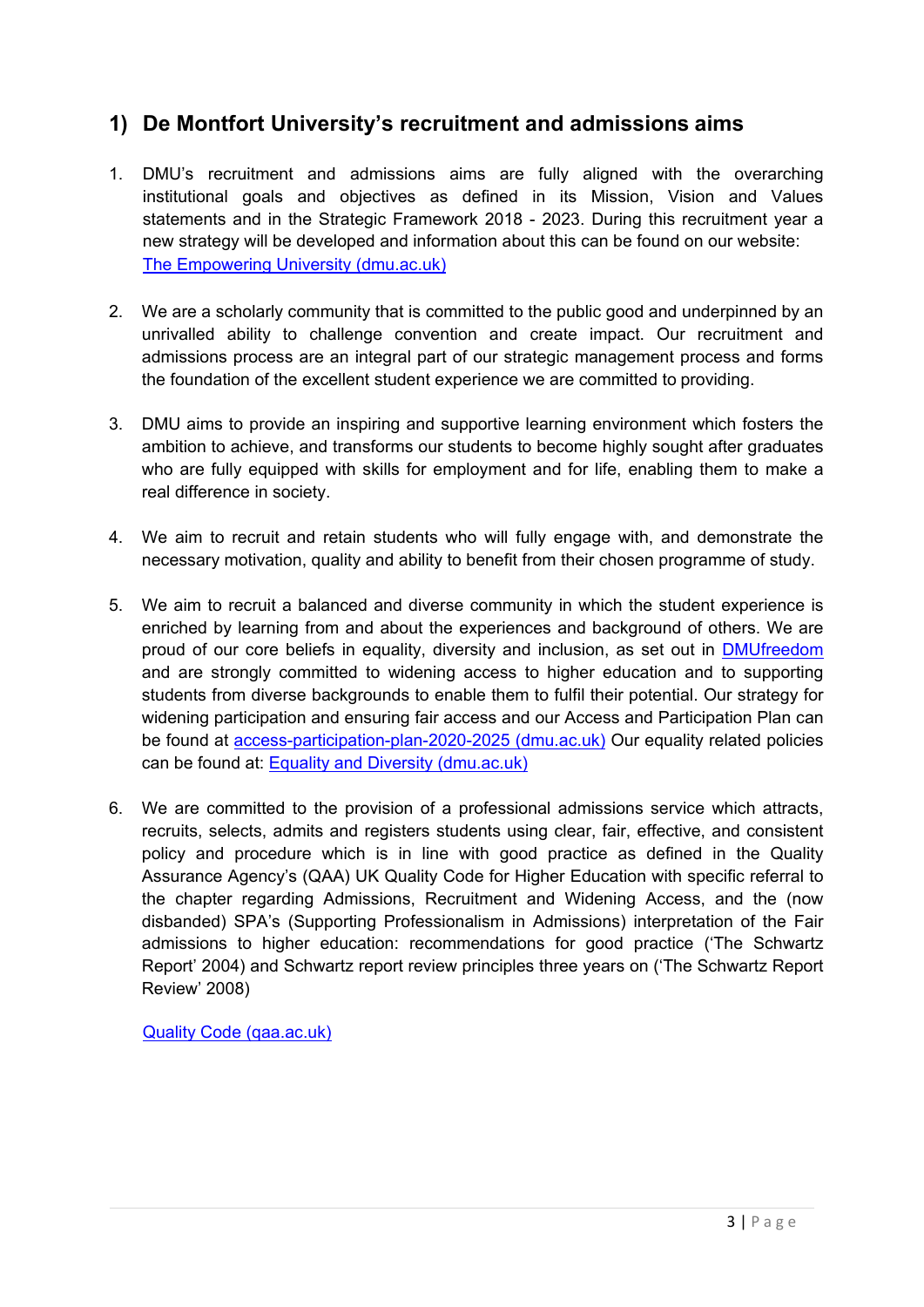[Good practice resources | Undergraduate, Postgraduate, Conservatoires, Teacher](https://www.ucas.com/providers/good-practice)  [Training | UCAS](https://www.ucas.com/providers/good-practice)

- 7. We commit to recruiting students by:
	- a) providing simple, clear and transparent admissions information to help prospective applicants with the recruitment process
	- b) ensuring a fair and consistent application of the Student Admissions Policy and related process across the University
	- c) minimising barriers for all applicants
	- d) ensuring our recruitment assessment methods are appropriate and reliable
	- e) keeping equality, diversity and inclusion at the core of our values by encouraging applications from a wide range of educational, social and cultural backgrounds

### **2) Responsibility, monitoring and review**

- 8. The Student Admissions Policy and its implementation is the responsibility of the PVC Academic with full support from the Executive Director of Student and Academic Services and the Head of Admissions. The Academic Board is responsible for the monitoring and annual review of the implementation of the policy for Postgraduate Taught, Undergraduate and Further Education programmes through the Academic Admissions Committee and the Collaborative Provision Committee. The Academic Board committee structure and a full list of the University's formal committees is available in the University Almanac [De](https://www.dmu.ac.uk/documents/about-dmu-documents/university-governance/de-montfort-university-almanac.pdf)  [Montfort University Almanac \(dmu.ac.uk\)](https://www.dmu.ac.uk/documents/about-dmu-documents/university-governance/de-montfort-university-almanac.pdf)
- 9. This policy takes account of relevant legislation including the Consumer Rights Act 2015, the Equality Act 2010, the Freedom of Information Act 2000, the Human Rights Act 1998, the Data Protection Act 2018, General Data Protection Regulation (GDPR) May 2018, Bribery Act 2010, the Rehabilitation of Offenders Act 1974 and the Police Act 1997 and the sponsor guidance from the United Kingdom Visas and Immigration (UKVI) department which can be found on the Home Office website. The sponsor guidance is updated by the Home Office to reflect policy changes. Any changes will be monitored by the University's Immigration Compliance Manager and will be updated in the Student Admissions Policy as appropriate.

[Student sponsor guidance -](https://www.gov.uk/government/publications/student-sponsor-guidance) GOV.UK (www.gov.uk)

### **3) Responsibility for admissions operations**

- 10. The Head of Admissions has responsibility for shaping and managing the Student Admissions Policy and its operation across the Admissions Division.
- 11. The Division is made up of five teams (see below) which are physically located centrally and report centrally to the Head of Admissions.
	- Enquiry and Pre-Application Team
	- UG Admissions Team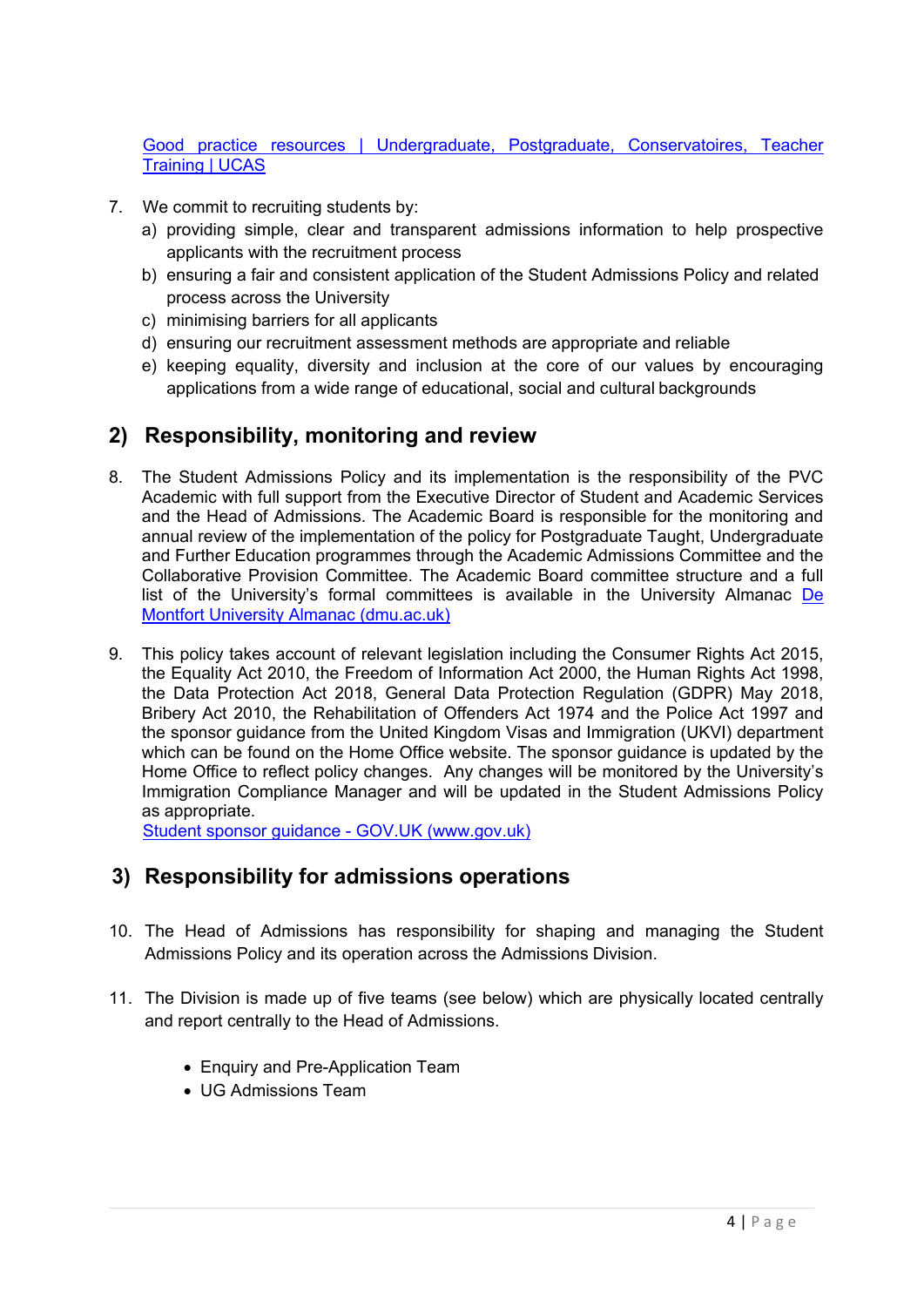- PGT Admissions Team
- Projects and Training Team
- Events and Conversion Team
- 12. The Division works in partnership with the faculties and other areas of DMU to provide an effective admissions service which delivers our recruitment and admissions aims.
- 13. The Doctoral College operates the admissions policy for postgraduate research students working in partnership with faculties and the Admissions Division.
- 14. The Admissions Division is responsible for operational implementation of the Student Admissions Policy and procedures; providing timely and accurate advice and support for enquirers and applicants, academic colleagues, agents, collaborative partnerships, other DMU departments and external bodies as appropriate; assessing applications against agreed entry criteria and making applicant entry decisions on behalf of DMU and academic colleagues; developing and managing effective systems for enquiries and admissions with high levels of accuracy and attention to detail.
- 15. All employees recruited to the Admissions Division undertake a comprehensive and compulsory training programme as part of their induction to the University. Training and development are ongoing and supported through DMU's MyAppraisal programme. The Admissions team are currently working with Admissions Tutors to ensure the same level of support and training is available for everybody involved in application decision making.
- 16. The Admissions Division is also committed to provide training for all staff involved in admissions activities (including Admissions Tutors/Selectors and support staff) and is developing a training programme for all support staff and academics involved in decision making to ensure the Student Admissions Policy and underpinning procedures are consistently applied across the University.
- 17. Admissions Tutors and Programme Leaders are responsible for providing detailed information about current course content and determining entry requirements and assessment processes for each of their courses. An equality assessment is undertaken for each course as part of the validation process. Entry criteria are reviewed by the Admissions Managers on an annual basis in consultation with academic staff from within the faculty. Some courses across the University's portfolio also require academic input for shortlisting and assessing applications, involvement in interviews/auditions and/or portfolio reviews and decision making.
- 18. The Recruitment, Fees and Scholarships Committee (RAFS) has oversight of entry requirements and the university offer and confirmation strategies. RAFS also has oversight of Fee setting across the university and approves scholarship packages. [De Montfort University Almanac \(dmu.ac.uk\)](https://www.dmu.ac.uk/documents/about-dmu-documents/university-governance/de-montfort-university-almanac.pdf)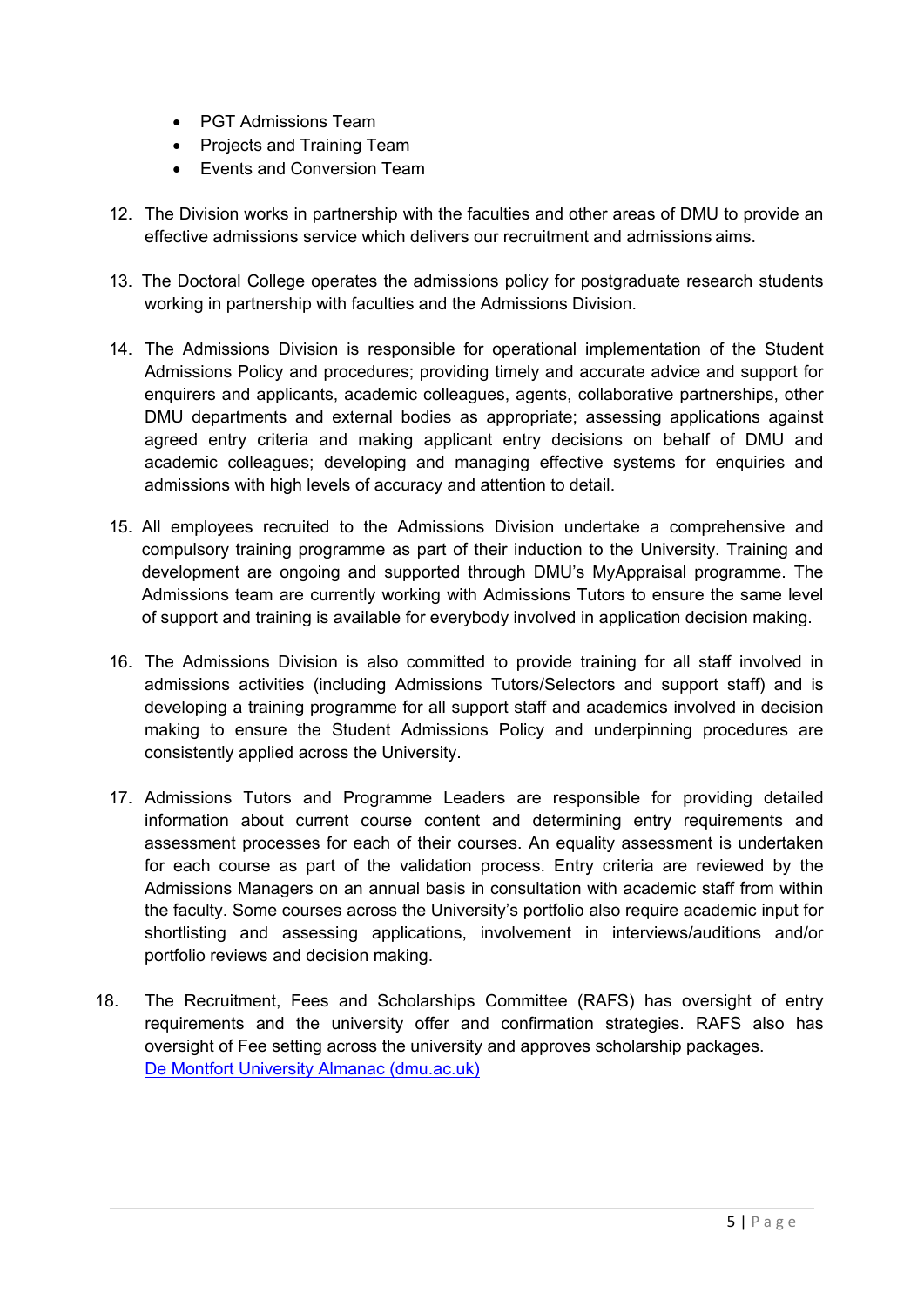19. An admissions Improving Outcomes Assessment (IOA) is being undertaken to ensure that the University course offering and related selection processes support our core beliefs of equality, diversity and inclusion. Once completed, this document will be published on the relevant section of the University website alongside the Students Admissions Policy.

## **4) Course information for enquirers and applicants**

- 20. DMU is dedicated to providing clear, detailed and accurate admissions and course information which is accessible for all our enquirers and applicants.
- 21. Admissions and comprehensive course information including key facts, entry criteria and contact information are published in our Undergraduate and Postgraduate Taught print prospectuses and on our website Study - [De Montfort University \(dmu.ac.uk\)](https://www.dmu.ac.uk/study/study.aspx)
- 22. Our print prospectuses and course related marketing materials are published up to 18 months in advance of course commencement. This means that some of the details may have changed since publication; it is recommended that applicants refer to the DMU website for the most accurate and up to date information.
- 23. Alternative formats of admissions and course information are available on request.

## **5) Financial information including assessment of tuition fee status**

- 24. As part of the application process, DMU requires applicants to indicate their nationality, country of residence, home address and residency status for fee paying purposes. DMU uses this information to determine whether the applicant is eligible to pay Home, EU or Overseas fees. If the University cannot make this assessment from the information in the application form, further information will be requested. If the applicant does not reply to repeated requests for further information, the applicant will usually be classified as an overseas fee payer. The applicant will be notified of this decision at the point of offer. If the applicant decides to accept the offer on the basis of the assessed fee this can be amended back to a Home fee status if the applicant is able to demonstrate meeting the appropriate eligibility criteria prior to registration on the course.
- 25. Tuition fee status is determined by the University using guidelines provided by the UK Council for International Students Affairs (UKCISA). An applicant's tuition fee status is allocated at the discretion of each individual University and there may be occasions when an applicant's fee status is deemed to be Home by one institution and Overseas by another. Third parties (e.g. the Student Loans Company) will undertake an independent assessment of fee status for eligibility for their loan or funding etc. and this may differ from the status determined by the University. Applicants are advised to check with any relevant third parties prior to registering at the institution to ensure that they are eligible for funding etc. for their chosen course. Further information can be found using the links below or by contacting the relevant Admissions office.

Link to UKCISA website: UKCISA - [international student advice and guidance -](https://www.ukcisa.org.uk/) Studying [in the UK?](https://www.ukcisa.org.uk/)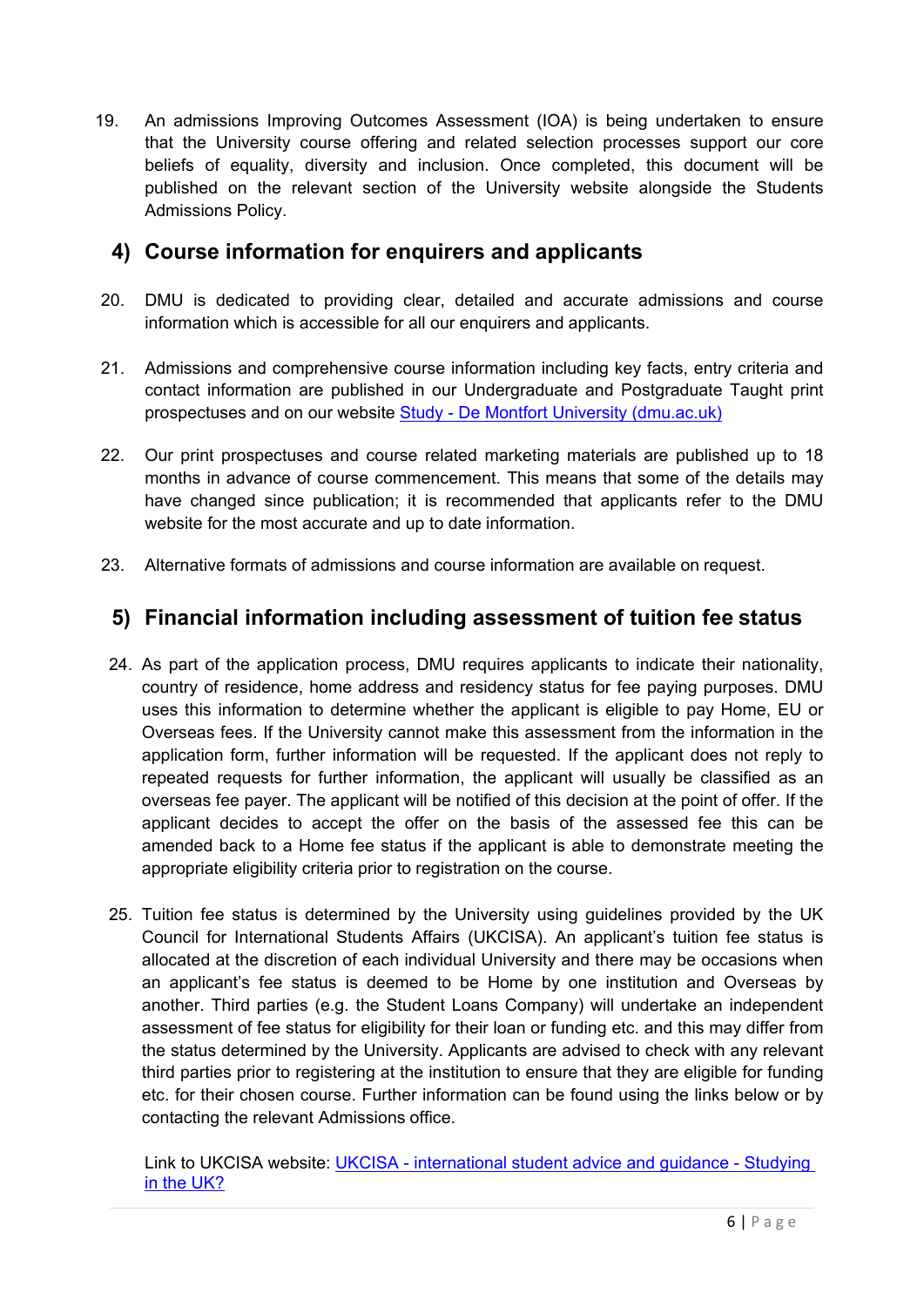Link to Student Loans Company website: [Student Loans Company -](https://www.gov.uk/government/organisations/student-loans-company) GOV.UK [\(www.gov.uk\)](https://www.gov.uk/government/organisations/student-loans-company)

- 26. Information on tuition fees, bursaries and scholarships for Home/EU students can be found on our website Study - [De Montfort University \(dmu.ac.uk\)](https://www.dmu.ac.uk/study/study.aspx) under the relevant sections of Undergraduate and Postgraduate study and Doctoral College (Research Degrees).
- 27. Financial information for international students (applicants classed as Overseas for fee payment purposes) can be found in the international section of our website [Tuition Fee Payment Policies and Discounts \(dmu.ac.uk\)](https://www.dmu.ac.uk/international/en/fees-and-scholarships/tuition-fee-payment-policies-and-discounts.aspx)
- 28. The fees an applicant will have to pay in the first year are quoted in the offer letter. Please note that fees are subject to an annual review. Any increase in fees would be based upon a review of our provision and in line with the fee cap set by the government. Please note that the implications of Brexit for universities (which are currently unclear) may also have an impact on course fees. Please visit the tuition fees pages of our website for further information: [University fees and funding \(dmu.ac.uk\)](https://www.dmu.ac.uk/study/fees-funding/index.aspx)
- 29. In addition to the tuition fee, applicants may have to pay certain additional costs like course materials or uniforms or equipment costs depending on the course that is undertaken. Details of these amounts will be found on the individual course pages on: Courses - [De Montfort University \(dmu.ac.uk\)](https://www.dmu.ac.uk/study/courses/courses.aspx)
- 30. DMU will also capture evidence of the right to be in the UK from all applicants who have declared they are not from the UK on their application form. This will be captured as part of the admission process and students in this category will not be allowed to register on their programme until we have this evidence on file.

# **6) Entry requirements**

- 31. The aim of the selection process is to recruit applicants who will be able to benefit fully from the selected course of study, by demonstrating the potential to fulfil the objectives of the programme and achieve the standard required for the award.
- 32. To ensure that all applicants are prepared for their studies, each course has an academic entry requirement. Entry requirements are normally reviewed annually (in preparation for the start of a new admissions cycle) and the levels of attainment required are identified by individual programme teams according to the nature of the course of study. An overview of standard entry requirements can be found on our website at: [Applying to study at De Montfort University \(dmu.ac.uk\)](https://www.dmu.ac.uk/study/applying/index.aspx)
- 33. Course specific entry requirements can be found in our Undergraduate and Postgraduate prospectuses as well as our website Study - [De Montfort University \(dmu.ac.uk\)](https://www.dmu.ac.uk/study/study.aspx) For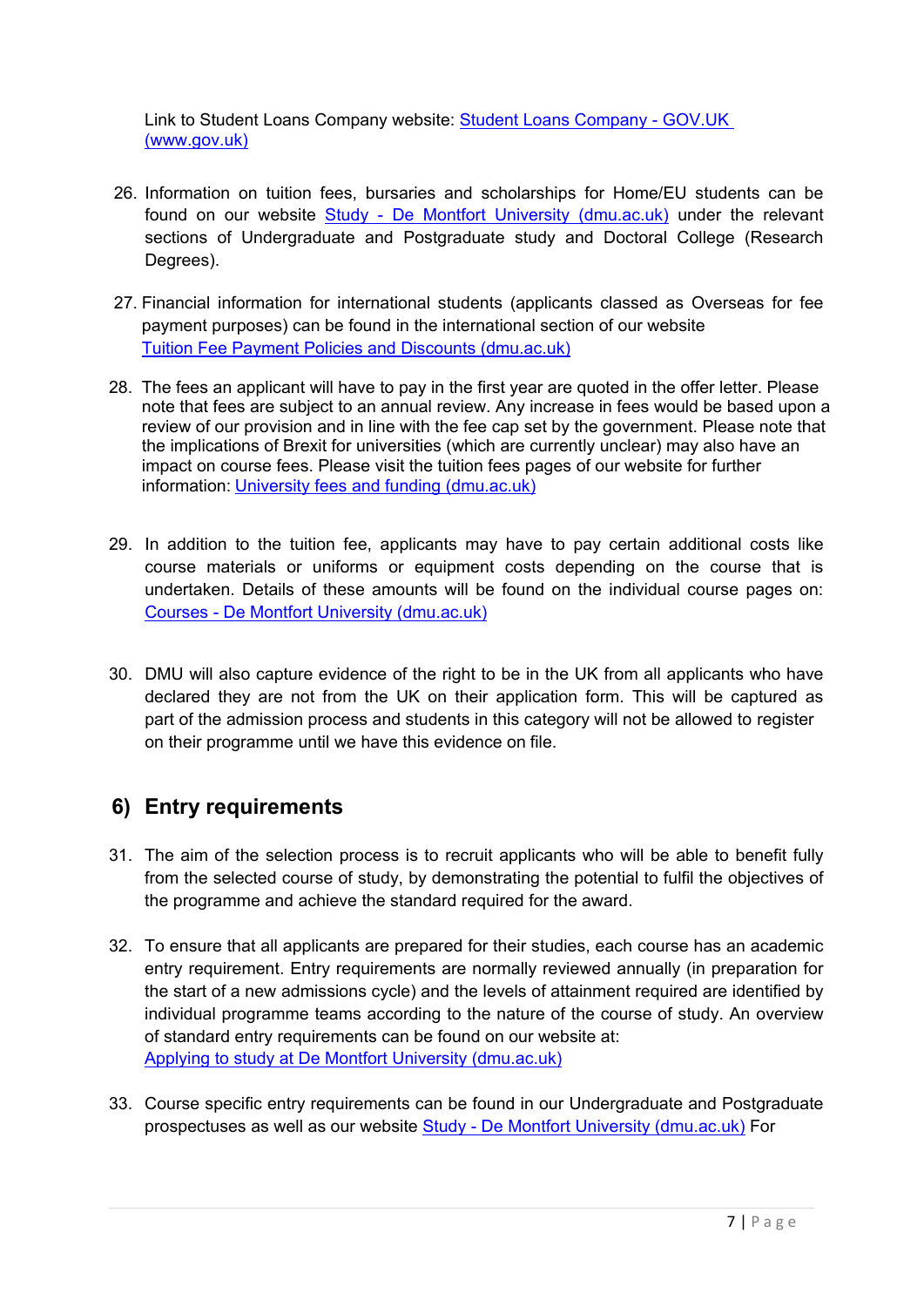Undergraduate courses, information can also be found on the UCAS website. Please refer to the DMU website for the most up-to-date requirements.

- 34. Some of our courses receive recognition from professional bodies (e.g. Architects Registration Board (Royal Institute of British Architects), Solicitors Regulation Authority, General Pharmaceutical Council, Nursing and Midwifery Council, Institute of Engineering Designers, Chartered Institute of Management Accountants etc.) and the additional requirements in accordance with professional, statutory and regulatory body requirements must also be met, where appropriate. A full list of the professional bodies our courses receive recognition from can be found at Professional, Statutory and Regulatory Bodies [\(PSRBs\) \(dmu.ac.uk\)](https://www.dmu.ac.uk/about-dmu/quality-management-and-policy/academic-quality/monitoring/monitoring-psrbs.aspx) Please see our website for detailed entry requirements for individual programmes Study - [De Montfort University \(dmu.ac.uk\)](https://www.dmu.ac.uk/study/study.aspx)
- 35. The University welcomes applicants studying a wide range of UK, EU and international qualifications. To help determine the equivalence of non-UK qualifications, the Admissions team will refer to advice provided by the UK National Information Centre (UK ENIC) [Home Page \(enic.org.uk\)](https://www.enic.org.uk/) and UCAS alongside internal guidance developed by DMU's international specialists. DMU considers applications from all countries. The entry requirements for some EU and international countries can be found on our website <https://www.dmu.ac.uk/international/en/your-country/country-information.aspx>
- 36. In addition to academic entry requirements, DMU requires all applicants to demonstrate their level of English is sufficient to allow successful completion of their chosen course of study. The level of attainment required is normally a GCSE English qualification at grade C (or 4-5 with the new GCSE grading system) or above or equivalent English qualification. Details of accepted English Language GCSE equivalencies can be provided by the Admissions team on request.
- 37. Some English qualifications have a limited validity period (e.g. an International English Language Testing System (IELTS) score is only considered to be valid for two years after the test has been taken). Applicants must ensure that their English qualification is still within the validity period at the point their course is due to commence.
- 38. If an international applicant satisfies all of the academic entry requirements but has not achieved the required standard of English, an 'integrated' offer may be made subject to satisfactory completion of a suitable English language course at the University's Centre for English Language Learning (CELL). In order to integrate an offer of an academic programme with pre-sessional English language tuition the English language tuition should not start more than three months prior to the commencement of the academic programme and the gap between the 2 courses should not exceed 30 days. The applicant must also hold a UKVI approved Secure English Language Test (SELT) showing their ability at CEFR B1 level taken within the last 2 years if we are to sponsor an applicant in this way within the Tier 4 regulations.
- 39. Details of SELTs can be found on the Home Office website Prove your English language abilities with a secure English language test (SELT) - GOV.UK (www.gov.uk). Details of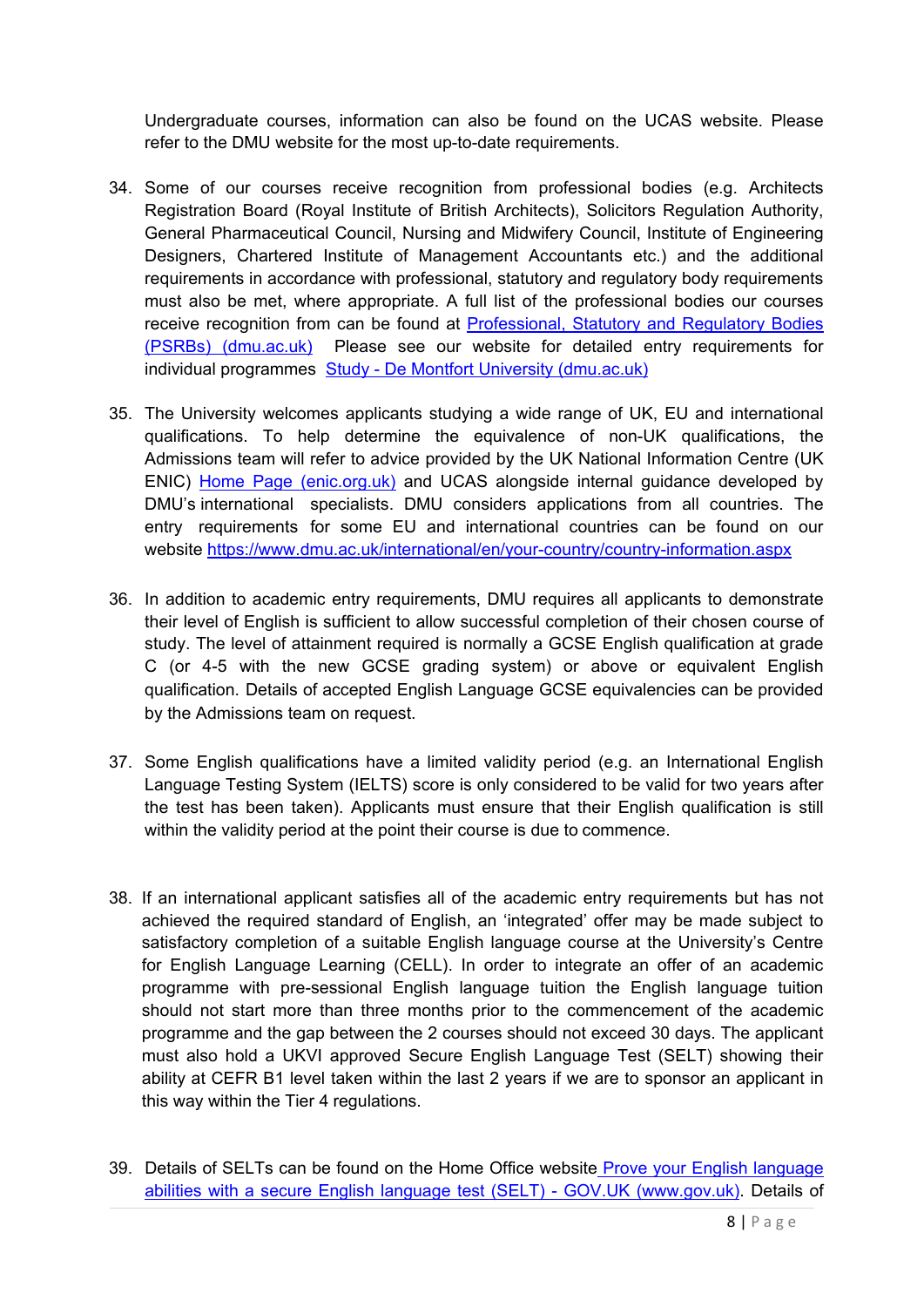DMU English Language courses can be found on the website at [Centre for](https://www.dmu.ac.uk/International/en/english-language-learning/CELL.aspx) English [Language Learning \(dmu.ac.uk\)A](https://www.dmu.ac.uk/International/en/english-language-learning/CELL.aspx)pplicants joining our CELL courses must be 18 years or over to satisfy British Council accreditation requirements.

- 40. In addition to achieving the required standard of English as determined by the University, visa nationals will also need to satisfy any UKVI English Language requirements. For the most up-to-date information please refer to the latest guidance on the Home Office website Student visa - [GOV.UK \(www.gov.uk\)](https://www.gov.uk/student-visa)
- 41. The University has a list of acceptable English Language tests in addition to those approved by UKVI which may be used as evidence to accept students directly on to DMU and DMU IC programmes at NQF level 6 or higher. The University has its own test of academic English called the De Montfort University Academic Test of English (DATE) which can be used for acceptance onto DMU and DMU IC programmes that are at NQF Level 6 or above. Information about the DATE test can be found on the website:

[DMU Academic Test of English \(DATE\)](https://www.dmu.ac.uk/international/en/english-language-learning/date.aspx)

42. There are also additional non-academic requirements and checks (e.g. Disclosure and Barring Service, Occupational Health Check, Work Experience, Fitness to Practise, Character Suitability etc.) applicants will have to satisfy before securing a place on some of our courses. If these are part of the entry requirement for a particular course it will normally be detailed alongside the course information on our website Study - [De Montfort](https://www.dmu.ac.uk/study/study.aspx)  [University \(dmu.ac.uk\)](https://www.dmu.ac.uk/study/study.aspx) Applicants are advised to contact the Admissions Team for further information about any non-academic entry requirements.

# **7) Assessing applicants**

- 43. DMU looks for motivated individuals with the necessary academic (and non-academic) profile as detailed in the entry requirements for each course, who will benefit from DMU's learning environment and who are able to demonstrate that they have the potential to achieve the award.
- 44. We are keen to ensure that all applicants applying to the same programme have an equal opportunity to demonstrate their skills, potential and achievements. DMU's methods of assessment are fair, valid, and free from discrimination and prejudice, applied consistently for each course and regularly reviewed. The fairness and consistency of offer making for each course is managed by the appropriate Admissions Tutor/Selector or Admissions Administrator and monitored by the relevant Admissions Managers.
- 45. DMU will make appropriate reasonable adjustments to support individuals in making an application and through assessment processes such as interview/selection events where this is part of the admissions process. Prospective students must alert the University that they may require reasonable adjustments as early as possible during the application process.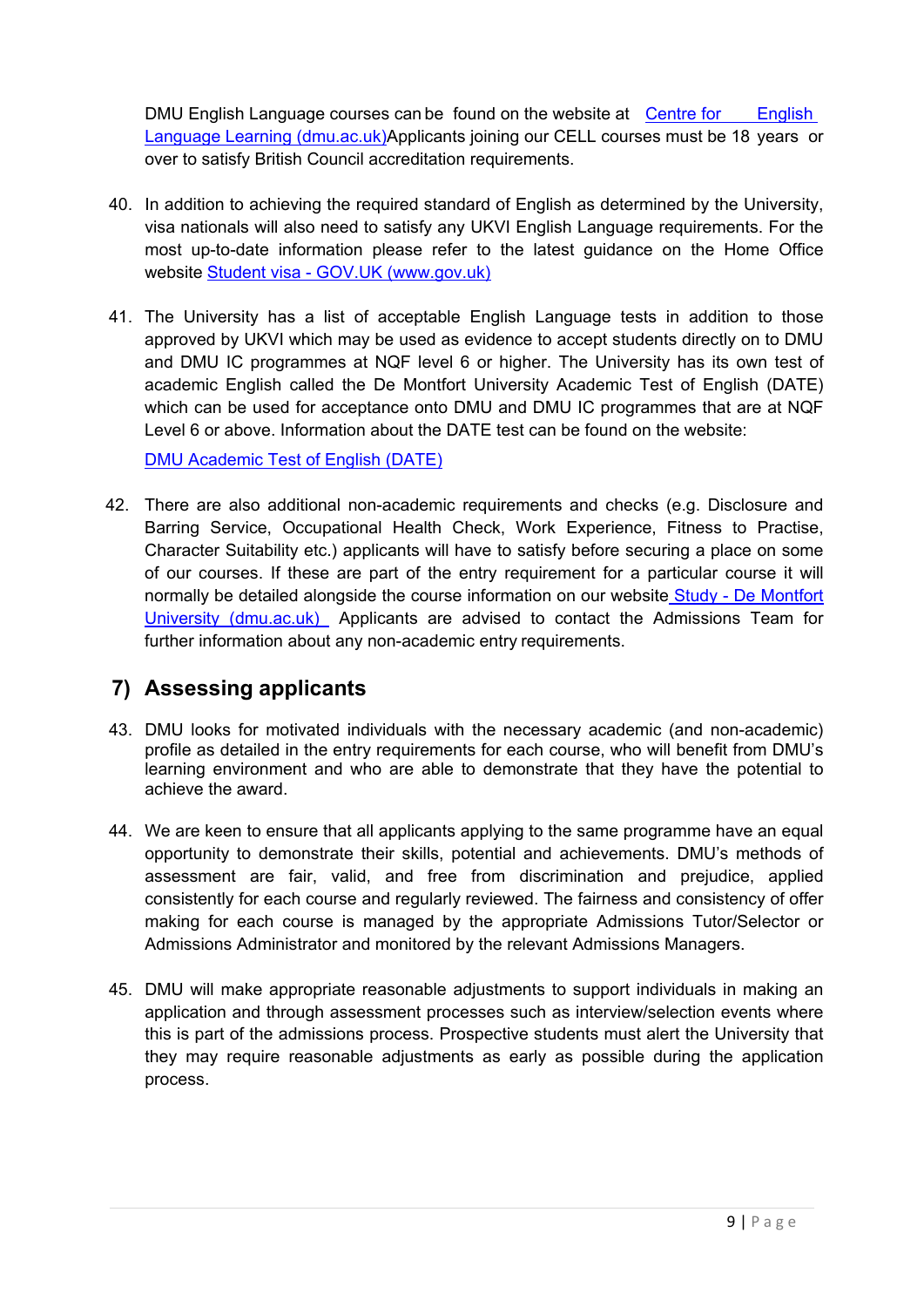- 46. In assessing the academic suitability and potential of applicants the following information is *normally* considered:
	- a) Prior achievement in awarded qualifications
	- b) Predicted achievement in qualifications currently being studied
	- c) Personal statement or statement of purpose, for evidence of motivation and commitment to the chosen subject area(s)
	- d) Reference(s), for confirmation of academic potential and personal qualities
	- e) Details of time spent at any other education institution, including another university, even if the qualification was not completed/awarded.
	- f) Research Proposal when applying for a postgraduate research degree.
	- g) In rare circumstances where an applicant is unable to provide a required reference through no fault of their own, an interview may be used in lieu of the reference. This should only be undertaken with prior agreement from the Head of Admissions. A detailed transcript of the interview should be taken and should include confirmation of academic potential, personal qualities and an indication of the intent of the applicant with regard to their studies.
- 47. Admissions Tutors/Selectors may also use the following methods to assess the suitability of the applicant:
	- a) Portfolio of work
	- b) Interview (which may include tests)
	- c) Work experience, evidenced by a CV, personal statement or references
	- d) Set piece of work/task
	- e) Non-academic requirements, where this is a requirement of the course
- 48. If an interview and /or portfolio review, audition, practical assignment is part of the entry requirement of the course, the Admissions team will issue an invitation to attend an interview. Applicants will only be invited to an interview if the initial review of the application demonstrates the potential to meet the academic entry criteria. Interviews could be scheduled on campus or via MS Teams. This information will be provided to you as part of the invitation to attend the interview.
- 49. The exact format of an interview and any associated events varies by course. Applicants will be provided information about the interview and event itinerary at the point of invitation.
- 50. Once an interview has been attended, or any requested accompanying work submitted for review, the Admissions team will contact the applicant via letter and email to confirm whether they have an offer to study on the course (See sections 8.4 and 8.5).
- 51. DMU welcomes applications from a wide range of individuals, including those who wish to have non-standard qualifications or work/life experience to be considered as evidence of academic suitability. This is normally expected to only apply to those applicants who will be 21 years of age or over for undergraduate courses and 25 years of age or over for postgraduate courses as of 1<sup>st</sup> September of the academic year they are applying for and who are wishing to return to education after a significant gap in their study. The University may consider informal, experiential learning such as:
	- a) Work related experience
	- b) Attendance at work-based training courses
	- c) Self-directed study
	- d) Work experience gained in the voluntary sector
	- e) Other leisure or voluntary activity/life experience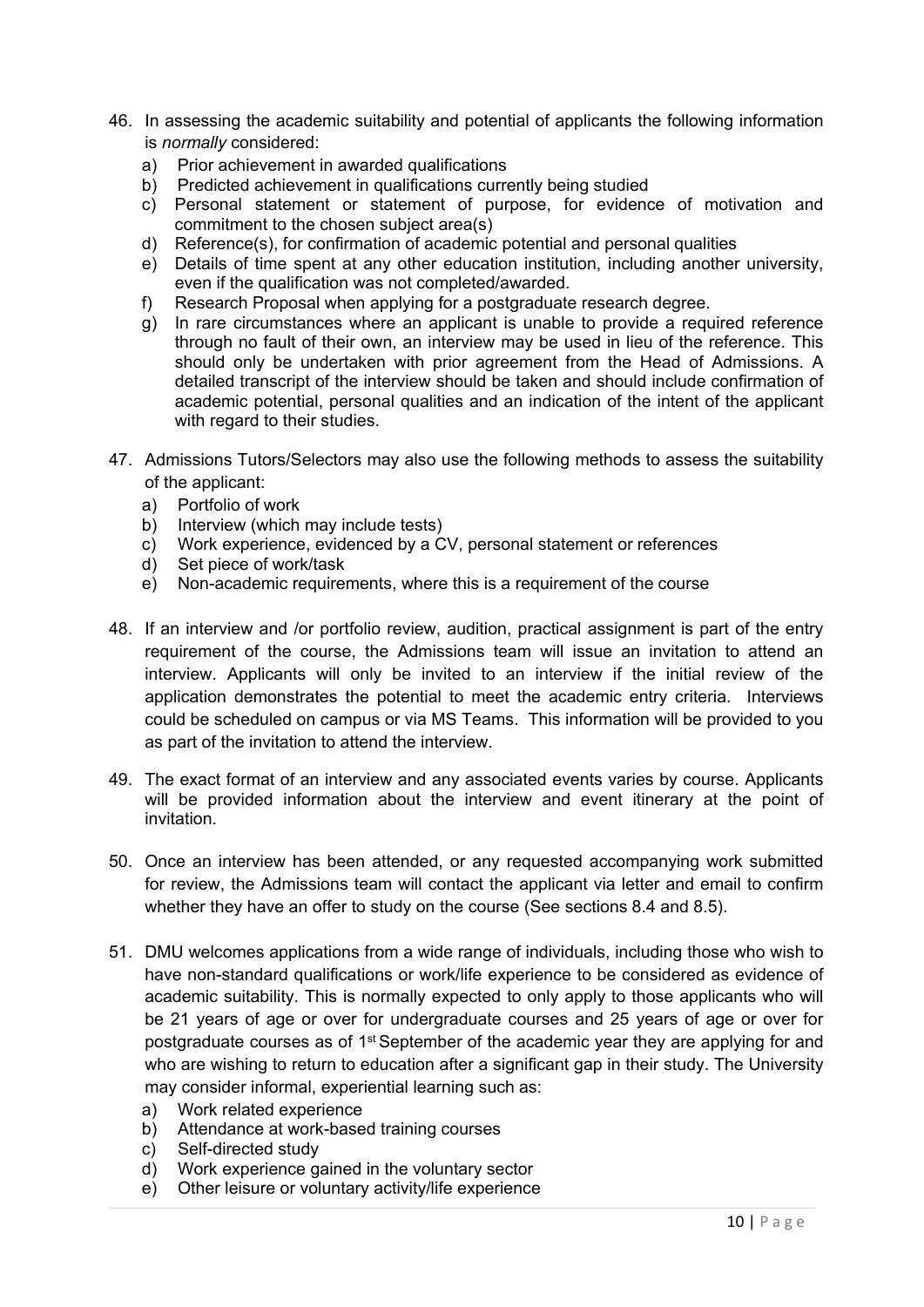- 52. We may also allow direct or advanced entry onto some, but not all, of our programmes. This will usually take the form of transfer of credits or marks for exemption from individual modules. This is always by exception and any such requests would be considered by academic teams on an individual basis. Any courses that carry professional accreditation will not usually consider advanced entry.
- 53. DMU will endeavour to consider previously accredited prior experiential learning in determining whether to allow advanced entry on to a course and will sometimes consider exemption from study from a proportion of that programme. For guidance on the Recognition of Prior Learning (RPL) process please refer to the website [The Recognition of Prior Learning \(RPL\) process \(dmu.ac.uk\)](https://www.dmu.ac.uk/about-dmu/quality-management-and-policy/academic-quality/academic-regulations-assessment-boards/the-rpl-process.aspx)
- 54. Where previously accredited prior learning is being considered, it is the responsibility of the applicant to demonstrate that the work is:
	- a) Entirely their own
	- b) Meets a level and volume equivalent to the standard entry requirement
	- c) Recent enough to imply current knowledge and capability in the subject area
- 55. An applicant's prior learning at another institution may be considered to allow for direct entry to level 5 or 6 (Year 2 or 3) of many, but not all, of our Undergraduate programmes. The maximum permitted amount of credit is normally not more than two thirds of the taught part of a programme. Applicants must also have been awarded the requisite number of Higher Education credits, usually 120 per level of academic study.
- 56. Applicants must demonstrate that they have successfully completed material at an equivalent level which covers sufficiently similar subject material to that outlined in the syllabus of the programme to which they intend to apply.
- 57. Applicants should check with the relevant Admissions Team whether they would be suitable for entry prior to making any formal application.
- 58. Those entering in level 6 (Year 3) of our programmes should be aware that their final degree classification will be calculated solely on the modules that they study in level 6 and that none of their accredited prior experiential learning will be counted.

## **8) Applying**

### **8.1 Applicants who would be under 18 on registration**

59. The University's policy for managing students who are aged under 18 at the point of registration is available on the website [Policy-for-managing-students-who-are-under-18](https://www.dmu.ac.uk/documents/dmu-students/academic-support-office/policy-for-managing-students-who-are-under-18-on-enrolment.pdf) [on-enrolment \(dmu.ac.uk\)](https://www.dmu.ac.uk/documents/dmu-students/academic-support-office/policy-for-managing-students-who-are-under-18-on-enrolment.pdf) All applicants who would be under 18 at the point of registration on to the course should read this policy as additional steps need to be undertaken as part of the application process, and in some cases they may be asked to defer their application. International applicants have further additional requirements to meet if they will be applying for a visa to study at the University. All students who fall in to this category should be sent the relevant information either before an offer is made or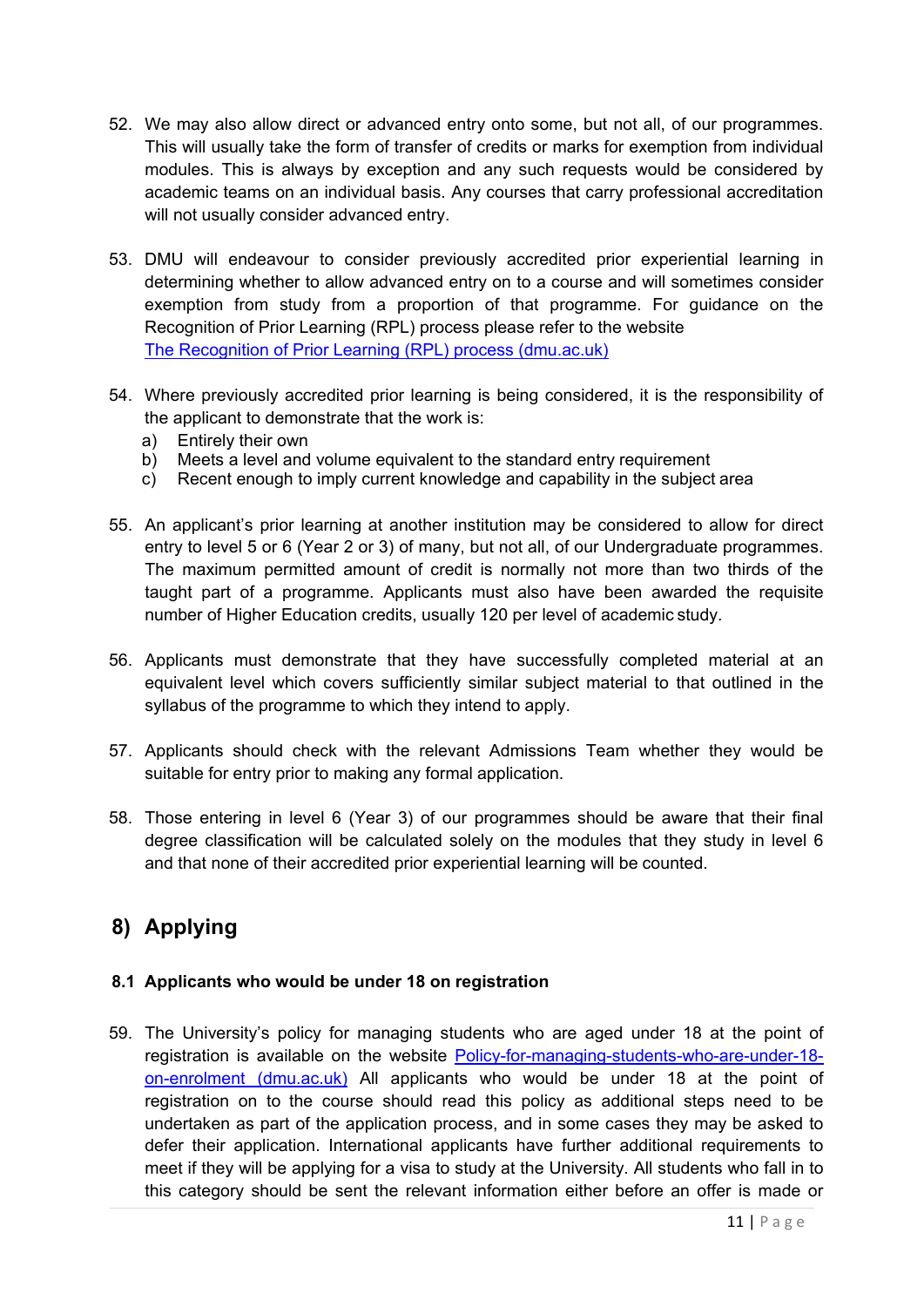along with their offer letter. If this is not received applicants must contact the relevant admissions team to request this information.

### **8.2 How and when to apply**

- 60. Applications for our full-time Undergraduate courses must be submitted via UCAS. Detailed information about how and when to apply can be found on the University website at [How to apply to undergraduate study at De Montfort University \(dmu.ac.uk\)](https://www.dmu.ac.uk/study/applying/undergraduate.aspx) or directly on the UCAS website at [UCAS | At the heart of connecting people to higher education](https://www.ucas.com/)
- 61. Applications for our Postgraduate Taught and Undergraduate part-time courses should be submitted via our online application portal. Applicants should select the link to apply online in the How to Apply section of their chosen course profile or on the Postgraduate study pages [How to apply to postgraduate study at De Montfort University \(dmu.ac.uk\)](https://www.dmu.ac.uk/study/applying/postgraduate.aspx) alternatively, we can provide a direct application via email or in person for these types of courses. (Current Undergraduate applicants wishing to apply to Postgraduate programmes should complete an internal application form, instead of using the above methods. This can be requested from the Admissions Team).
- 62. Applications for our Postgraduate Research programmes should be submitted via the Doctoral College. Applicants should select the link to apply in the How to Apply Section of the Doctoral College pages Entry criteria and [How to apply \(dmu.ac.uk\)](https://www.dmu.ac.uk/doctoral-college/study/how-to-apply.aspx)
- 63. International applicants should submit their application via our online application portal. For full details on how and when to submit an application for both Undergraduate and Postgraduate Taught courses please refer to the international pages on our website [International applications to study at De Montfort University \(dmu.ac.uk\)](https://www.dmu.ac.uk/study/applying/international.aspx) International applicants are also able to apply via hard copy application if the above is not possible.
- 64. Applications for our Workforce Development Funding (WDF) (formerly known as Learning Beyond Registration) courses should be submitted using the following link on the website [Online Application Forms and Guidance Information \(dmu.ac.uk\)](https://www.dmu.ac.uk/about-dmu/schools-and-departments/the-leicester-school-of-nursing-and-midwifery/learning-beyond-registration/online-application-forms-and-guidance-information.aspx)

#### **8.3 Time taken to consider an application**

- 65. DMU is committed to assessing applications and making decisions promptly. Applicants will receive an acknowledgement email to confirm receipt of their offer. DMU aim to process applications within 10 working days. Processing times will vary throughout the year dependent on the volume and range of applications currently pending a decision.
- 66. Applicants can help to ensure a quicker turnaround by providing all supporting documentation and information at the time of application. This should include a fully completed and signed application form, along with the information and documents listed in section 7 in order to demonstrate achievement of the course specific entry requirements (see section 6) and details of any relevant pending qualifications.
- 67. If an applicants predicted/achieved grades are below the entry criteria DMU might hold their application to see if there is any way a place can be offered. Applicants who are put on hold will receive confirmation of this in writing. As soon as a decision can be made the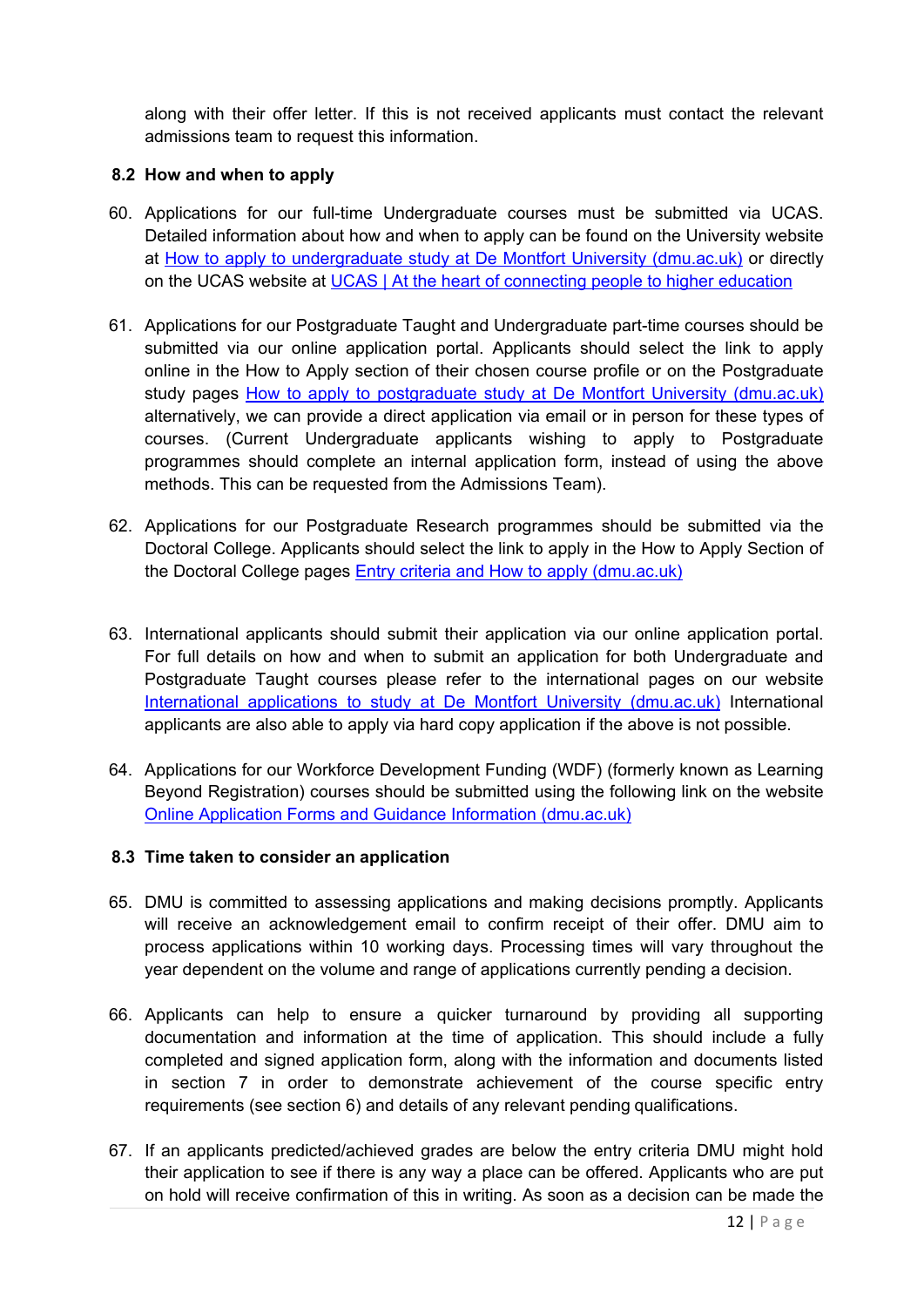outcome will be communicated (please see section 8.5 Application Outcome).

68. For courses that have a high demand for places and places are restricted by third parties/placements etc. DMU might hold applicants and operate a Partial Gathered Field (PGF). This means that DMU will wait until all applicants who have applied by the equal consideration deadline (15 January) have had the opportunity to be assessed/interviewed before any outcomes are communicated. DMU will then choose the strongest candidates (based on application and interview) and will offer them a place on the course. Other candidates may be offered an alternative start date or alternative course of study.

### **8.4 Communicating with applicants**

- 69. DMU aims to keep each applicant informed about the progress of their application and provide useful updates at key points during the admissions process. We will normally communicate with applicants via email and it is advised that applicants check email spam filters regularly to ensure receipt of all communications. We may also contact applicants via telephone, so if at any point the applicant's email address or contact number changes, they should notify both UCAS (if relevant) and the Admissions Team as soon as possible.
- 70. We may send a wide range of communications via email or letter throughout the admissions process. These will include the following:
	- a) Acknowledgement of receipt of application
	- b) Request for additional information to support an application as detailed in section 7
	- c) Invitation to an interview/audition
	- d) Confirmation of application outcome
	- e) Confirmation of meeting the conditions of any offer
	- f) How to access Induction/registration information
- 71. Throughout the application cycle the DMU's marketing department will also use email to deliver relevant information about open days, in-country visits and any scheduled events to support applicants during the decision-making process.

### **8.5 Application outcome**

- 72. Successful applicants will receive an offer of entry from the University. The offer of entry will be a conditional offer based on any outstanding academic or English qualifications and/or any relevant non-academic entry requirements. Alternatively, if all entry requirements have been attained and academic qualifications verified, applicants will normally receive an unconditional offer.
- 73. If an applicant is not considered to be suitable for the course they have applied for, they might be given an offer (or the opportunity to interview for) an alternative course at DMU or they might be referred to one of our feeder colleges. This alternative offer could be issued during the application cycle (prior to the receipt of results) or at confirmation once the actual results have been received by the university. If there is no suitable referral course, the application will be rejected.
- 74. Some courses at DMU have more than one start date within the same academic session. Applicants can apply for either session but DMU will confirm which session has been allocated to an applicant. This is normally confirmed as part of the offer but can also be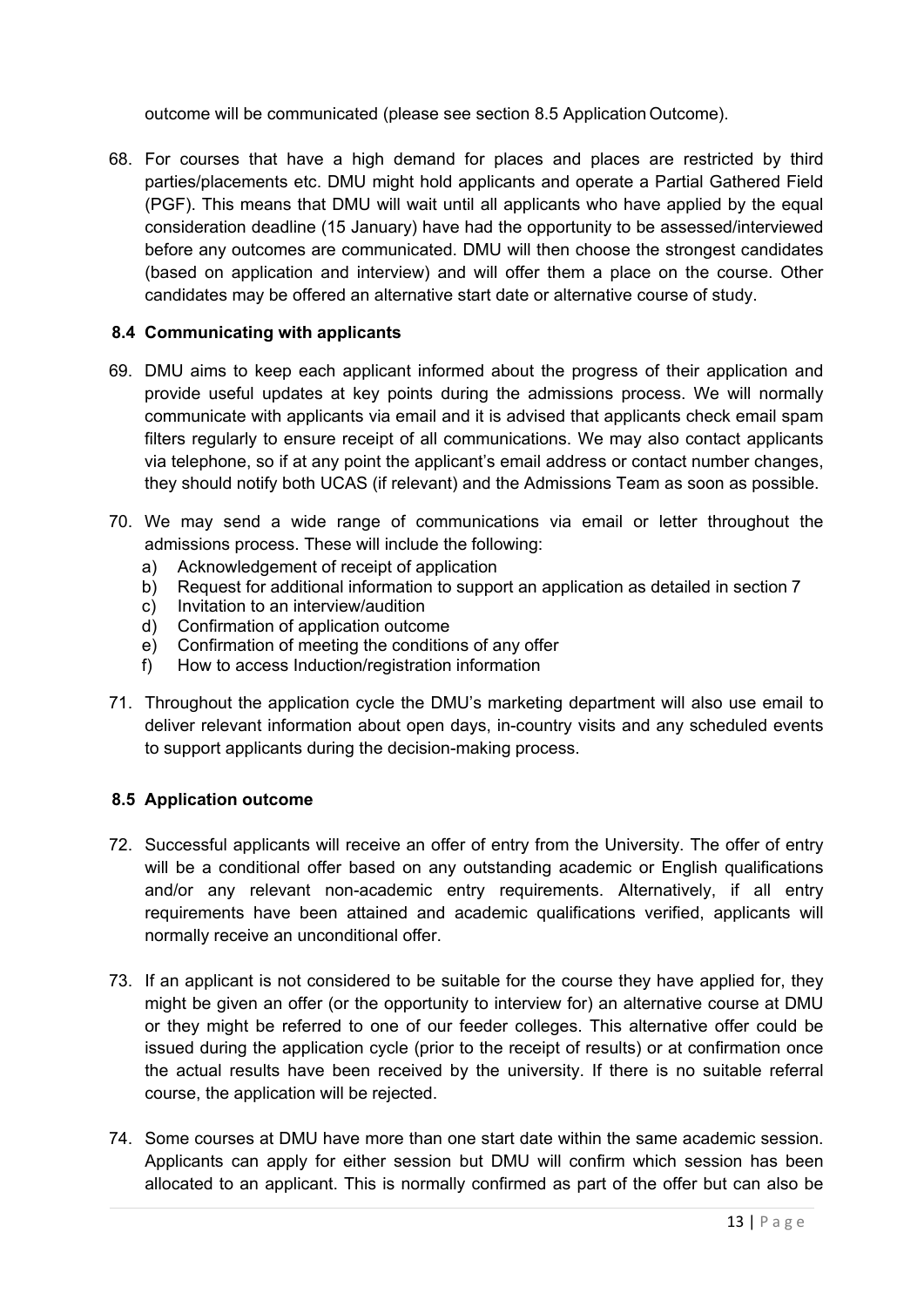allocated after confirmation when an applicant's results are received.

- 75. Where candidates undertake an interview or portfolio submission as part of the application process, they might receive an unconditional offer even if they have not received their results yet. Where an applicant has applied for a course that requires non-academic conditions to be fulfilled (e.g. DBS Clearance/Occupational Health Checks) they might be issued an offer that is academically unconditional. The university makes clear to applicants that graduate employers will also consider level 3 qualifications as a means of selecting the very best candidates and that it is critical all level 3 qualifications (or equivalent) being taken at the time of application (or equivalent) completed, and the university strongly advise the students to complete their level 3 qualifications to the best of their ability.
- 76. The offer sent from the University acts as the first formal communication between the applicant and the University. Applicants who receive an offer should refer to the Student Contract which can be found at [Student contract \(dmu.ac.uk\)](https://www.dmu.ac.uk/study/student-contract/index.aspx) and the General Regulations and Procedures Affecting Students Student regulations and policies [\(dmu.ac.uk\)](https://www.dmu.ac.uk/current-students/student-support/exams-deferrals-regulations-policies/student-regulations-and-policies/index.aspx) for information about the commitments the University and applicants make when the applicant accepts an offer of entry. Postgraduate Research applicants who receive an offer should refer to the Research Degree Regulations in the Code of Practice [Ethics \(dmu.ac.uk\)](https://www.dmu.ac.uk/research/ethics-and-governance/research-integrity-and-ethics.aspx)
- 77. International applicants who require a visa to study are advised to read our preregistration student visa guide within the visa advice section on our website. The visa guide provides important information that should be read prior to accepting an offer of study. It includes information regarding an International student's responsibilities before arrival, whilst in attendance and after the programme of study has been completed [Visa Advice \(dmu.ac.uk\)](https://www.dmu.ac.uk/international/en/making-a-student-visa-application/visa-advice.aspx)

### **8.6 Feedback**

- 78. At times it is necessary for us to reject applications that we feel do not or cannot meet our entry requirements, either academic or non-academic.
- 79. Requests for feedback should be made in writing (by letter or email) by the applicant and should be addressed to the Admissions Team. We aim to provide full and constructive feedback within 10 working days of the request being received.
- 80. Where an applicant can provide fresh and compelling evidence of their competence in the relevant subject area the original decision may be reviewed. Decisions will be reconsidered at the discretion of the Admissions Team, which may include academic staff.
- 81. Any appeal or complaint at both application and interview stage which questions the academic grounds for rejection will not be considered.
- 82. Following feedback, if an applicant feels they have grounds for a formal review, they should refer to the Appeals and Complaints procedure (see section 11).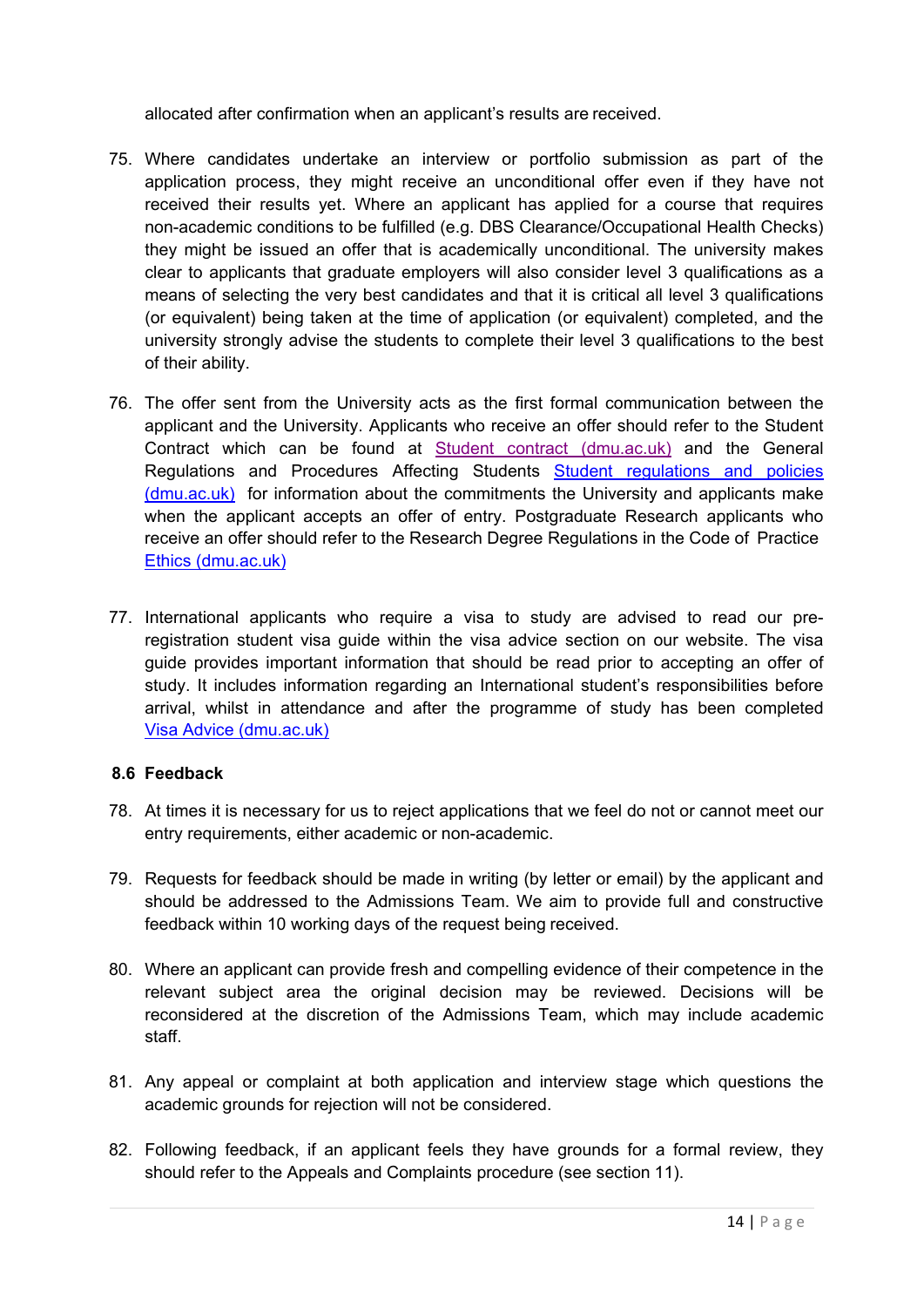#### **8.7 Applicants with additional support needs**

- 83. DMU welcomes applications from disabled students (within the meaning of the Equality Act 2010) which includes: physical and sensory impairments, mental health conditions, long term health conditions, autistic spectrum conditions, and learning differences such as dyslexia and dyspraxia. Application decisions are based on academic merit and potential relevant to the course applied for, determined by published entry criteria and assessment as per the standard admissions process. Consideration of any support requirements will remain an entirely separate process.
- 84. There may, in exceptional circumstances, be applicants who because of their disability, cannot be offered a place on the course due to being unable to meet the learning competencies.
- 85. Applicants who have declared a disability and are considered academically suitable for their chosen course of study will be referred to DMU's Disability, Advice and Support Division and / or the Mental Health Inclusion Team, who will assess the support or adjustment needs of the individual applicant. Further information about disability and dyslexia support at DMU can be found at [Disability advice and support \(dmu.ac.uk\)](https://www.dmu.ac.uk/current-students/student-support/wellbeing-disability/disability-advice-support/index.aspx) Further information on mental health support can be found at Mental health support [\(dmu.ac.uk\)](https://www.dmu.ac.uk/current-students/student-support/wellbeing-disability/mental-health-support/index.aspx)
- 86. Support will be provided where appropriate in applying for the Disabled Student Allowance (DSA), but this is a fund which is awarded by the student finance bodies to the individual student and so it is important that eligible applicants engage with the process as soon as practicable to avoid any delay. Information can be found here: Help if you're a [student with a learning difficulty, health problem or disability -](https://www.gov.uk/disabled-students-allowance-dsa) GOV.UK (www.gov.uk)
- 87. If an individual student's requirements are complex it is important to ensure that there is adequate time for any adjustments or support to be put in place. Applications made late in the cycle may result in delays. If the application is received by DMU and there is insufficient time for reasonable adjustment to be put in place the applicant may be required to defer their place until the next available intake.

### **8.8 Applicants disclosing criminal convictions**

- 88. As part of the registration process all prospective students are required to provide accurate and up-to-date details of any relevant unspent criminal convictions.
- 89. The university reserves the right to undertake a risk assessment for the safety of all staff. students, the university community and the prospective student concerned, when considering the admission of any student who has previously committed a criminal offence which is currently 'unspent'. Further information about spent and unspent convictions can be found in the relevant section of the gov.uk website Telling an employer, university or college about your criminal record - GOV.UK (www.gov.uk) If you are uncertain as to whether your conviction is spent, please seek independent advice. Further advice can be obtained from Unlock, an independent charity who will provide advice for people with criminal convictions.
- 90. Convictions that are 'spent' (as defined by the Rehabilitation of Offenders Act 1974) do not normally need to be declared, but for certain courses, 'spent' convictions may prevent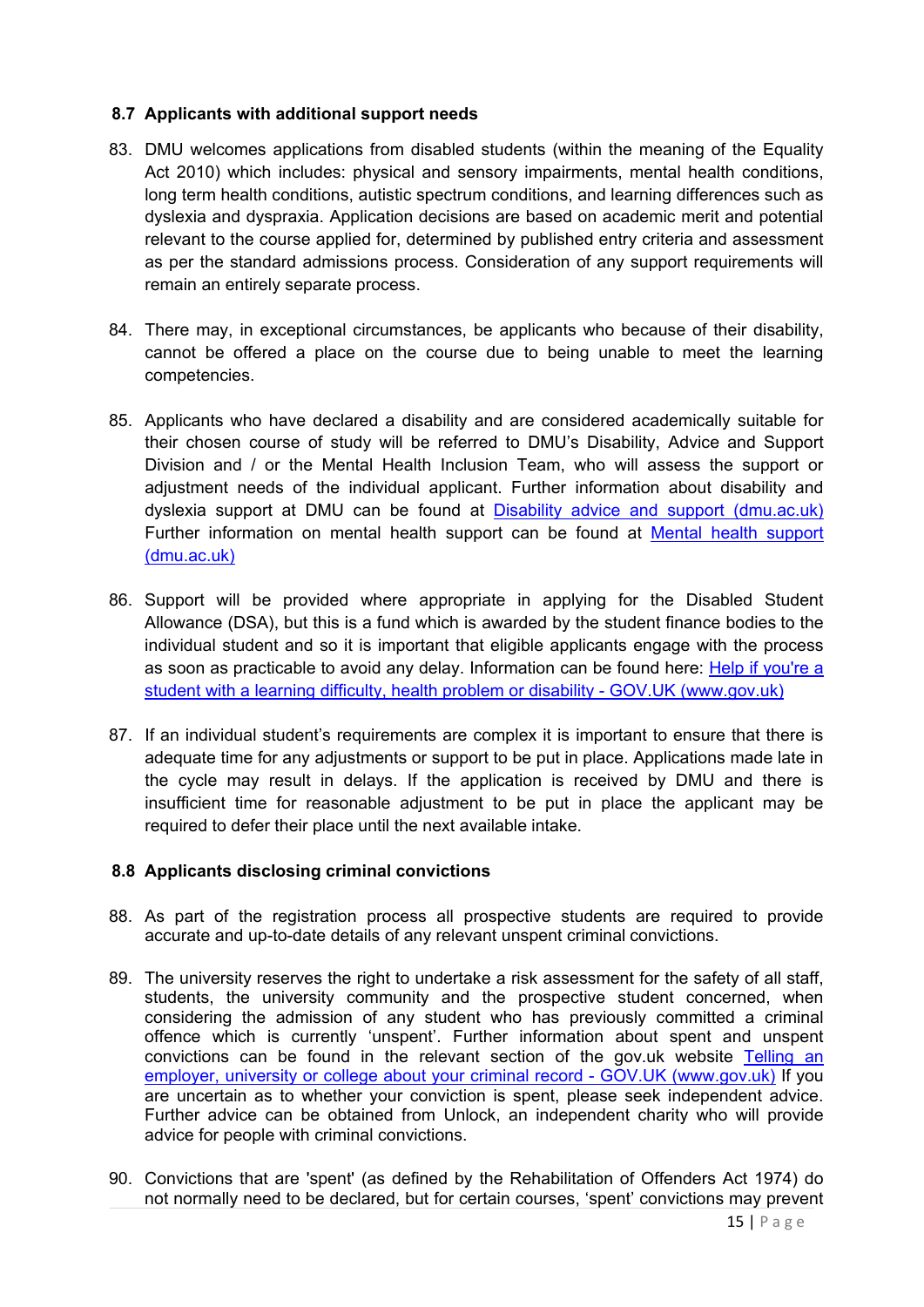you from completing your course of study and/or pursuing certain career opportunities. If the course you are intending to study requires you to undertake an additional Self-Declaration and Disclosure and Barring Service (DBS) check it will be clearly stated on the individual course pages on the DMU website Study - De Montfort University [\(dmu.ac.uk\)](https://www.dmu.ac.uk/study/study.aspx) and you will be contacted by the admissions team as part of the application process.

- 91. Applicants for courses which require an **enhanced disclosure** should disclose all spent and unspent criminal convictions, cautions, reprimands and warnings which would be displayed on an enhanced criminal record certificate which are not protected and would not therefore be filtered. An applicant's continuance onto the course would be subject to DBS clearance prior to registration.
- 92. It is very important that applicants read guidance on and criteria for the definition of 'protected' convictions and cautions and the filtering of these convictions and cautions, which can be found on the DBS website at: Disclosure and Barring Service - GOV.UK (www.gov.uk)
- 93. The Rehabilitation of Offenders Act 1974 (Exceptions) Order 1975 has been amended. The consequence of the amendment is that certain spent convictions and cautions are 'protected' and are not disclosed to employers and others entitled to conduct DBS checks. Spent convictions and cautions that are protected therefore, should not be disclosed or considered by the University when considering applications.
- 94. If applicants have applied for multiple courses in one admissions cycle, the University will share any information provided within the admissions division (as appropriate) to ensure that the application(s) are dealt with in a timely manner and applicants do not receive multiple requests for the same information.
- 95. For prospective students applying for **all other courses** the university is only concerned in hearing about 'relevant', unspent criminal convictions.
- 96. 'Relevant' convictions are:
	- any kind of violence including (but not limited to) threatening behaviour, offences concerning the intention to harm or offences which resulted in actual bodily harm;
	- offences listed in the Sex Offences Act 2003 or sex offences listed in any foreign country
	- the unlawful supply of controlled drugs or substances where the conviction concerns commercial drug dealing or trafficking;
	- offences involving firearms:
	- offences involving arson; and
	- offences listed in the Terrorism Act 2006 or terrorism offences listed in any foreign country
- 97. If you believe you have a relevant unspent criminal conviction, it is recommended that you notify DMU at the earliest opportunity. This will enable us to conduct a risk assessment and prevent possible delays to your registration.
- 98. It is your responsibility to provide this information and to notify DMU if your circumstances change after application and before registration. After registration, you continue to have an obligation to report new criminal convictions to the university. Failure to disclose could result in the withdrawal of your registration.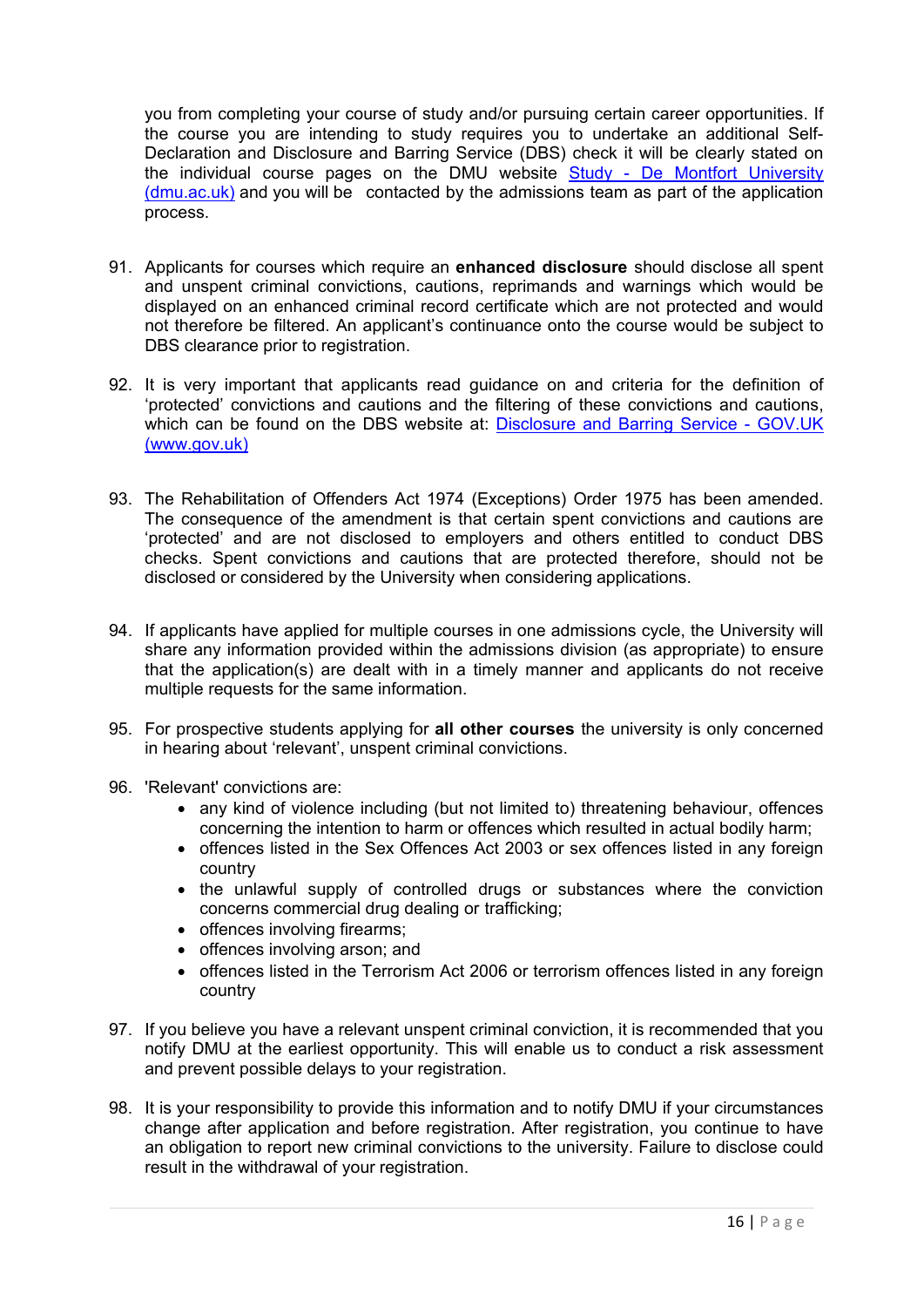- 99. In some circumstances the outcome of the risk assessment may determine that applicants may not be able to register at the university at this point in time. During the risk assessment the following factors will be considered:
	- Date of the offense (to determine the relative risk based on the time lapsed)
	- The sanction applied
	- Any pattern of offenses
	- Any references in support of the application
	- Mitigating circumstances and/or aggravating factors
- 100. For prospective students whose habitual residence is outside of England and Wales, we would suggest that you seek advice from your Embassy. Due to the difference in the legal system of England and Wales and legal systems in other countries, extra care should be taken. We would suggest that if you are in doubt about whether you need to disclose or not, you should disclose.
- 101. The information that you provide will be processed in accordance with the Data Protection Act 2018. Please note that the information you provide will be used to ensure the safety and well-being of staff, students, visitors using our services and facilities. The information provided could be shared with placement providers.

#### **8.9 Occupational Health Check Clearance**

- 102. Some of our courses are professional and so require Occupational Health Check clearance from the University Hospitals of Leicester prior to the start of the course. All applicants including those who have declared a health condition are considered entirely on an individual basis. When a health condition is declared as part of the application process, an assessment of risk to the safety of the individual, University and/or reputation of the University and its community is carried out by a small panel of experienced staff. An applicant's information may be shared with a third party in order for an assessment to be carried out to establish their fitness to practise.
- 103. Sharing of data may also include the third party providing the university with further information were necessary if adjustments have been identified.
- 104. The Occupation Health clearance requirement will be detailed on the relevant Entry & Admissions Criteria section of our prospectus and on our website Study - De Montfort [University \(dmu.ac.uk\)](http://www.dmu.ac.uk/study) and full information regarding this procedure can be requested from the Admissions Team. An applicant's continuance onto the course would be subject to Occupational Health Clearance prior to registration.

#### **8.10 Verification of qualifications**

- 105. Applicants are required to provide documentary evidence (e.g. certificates and transcripts etc.) to demonstrate that they have achieved the entry requirements of their chosen course and met the conditions of their offer.
- 106. Scanned or photocopied documents may be accepted during the application process but all applicants must provide original documents before they will be eligible to register on their course. Applicants should not send original copies of documents through the post but should bring them to their registration event.
- 107. Some English qualifications can be verified online using unique score codes. DMU will accept the unique code to verify a test score as part of the application process but will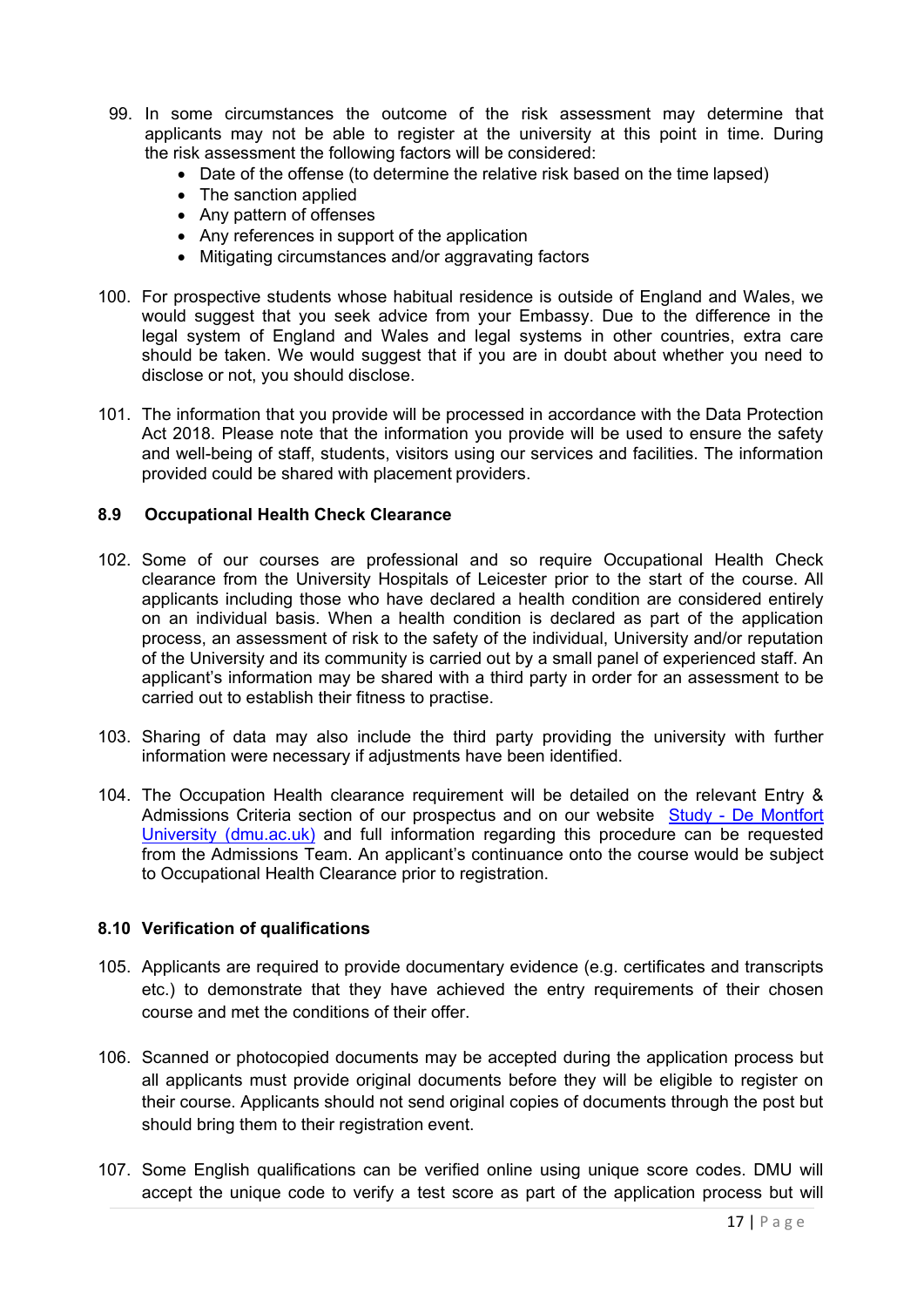require a copy of the certificate to match the code, score and photograph prior to registration.

- 108. Qualifications completed and certified under an alternative name to the applicant's details as stipulated on the application form will need to be supported with documentation to demonstrate a legal name change (e.g. marriage certificate etc.).
- 109. If an applicant is unable to provide the requested documentary evidence to demonstrate they meet the entry requirements of the course and the conditions of their offer, we reserve the right to cancel the application and withdraw the offer of a place at DMU.

### **8.11 Fraud and omitted details**

- 110. DMU requires all information presented in the form of an application or registration form to be accurate, true and with no pertinent information omitted. Applicants and registering students are required to sign declarations to this effect.
- 111. Any application suspected of containing fraudulent information will be fully investigated by the Admissions Management Team and, where appropriate, referred to UKENIC the UCAS Verification Unit and/or the Home Office.
- 112. Should the University discover, however belatedly, that an offer has been made on the basis of an application which is later found to contain statements or refer to documents which are fraudulent, untrue or misleading, or if key information has been omitted from the application, it reserves the right to cancel an application, withdraw an offer or terminate a student from studying at DMU.
- 113. Where an applicant has previously been withdrawn or terminated as a result of providing fraudulent, untrue or misleading information or omitting key information from the application, DMU reserves the right to decline any further applications from the applicant.

#### **8.12 Extenuating, mitigating or medical circumstances**

114. Where an applicant feels that their studies have been affected by extenuating, mitigating or medical circumstances they should ensure that the relevant examination board or awarding body are informed prior to the award being made. The University will assume that any such information will have been taken into consideration by the examining board or awarding body and that the appropriate grades have been issued.

#### **8.13 Deferred entry**

115. DMU recognises the value of applicants taking a break in their studies for a "gap year" and choosing to defer their entry into University to the start of the next academic year. Applicants may indicate their wish to defer their entry at the point of application or by informing the relevant Admissions Team, in writing (by email or letter), of their wish to do so later on in the application cycle. Requests for deferral will be considered up to the point of registration. Applicants may only defer their application once and will need to reapply if they are unable to take up their place during this time.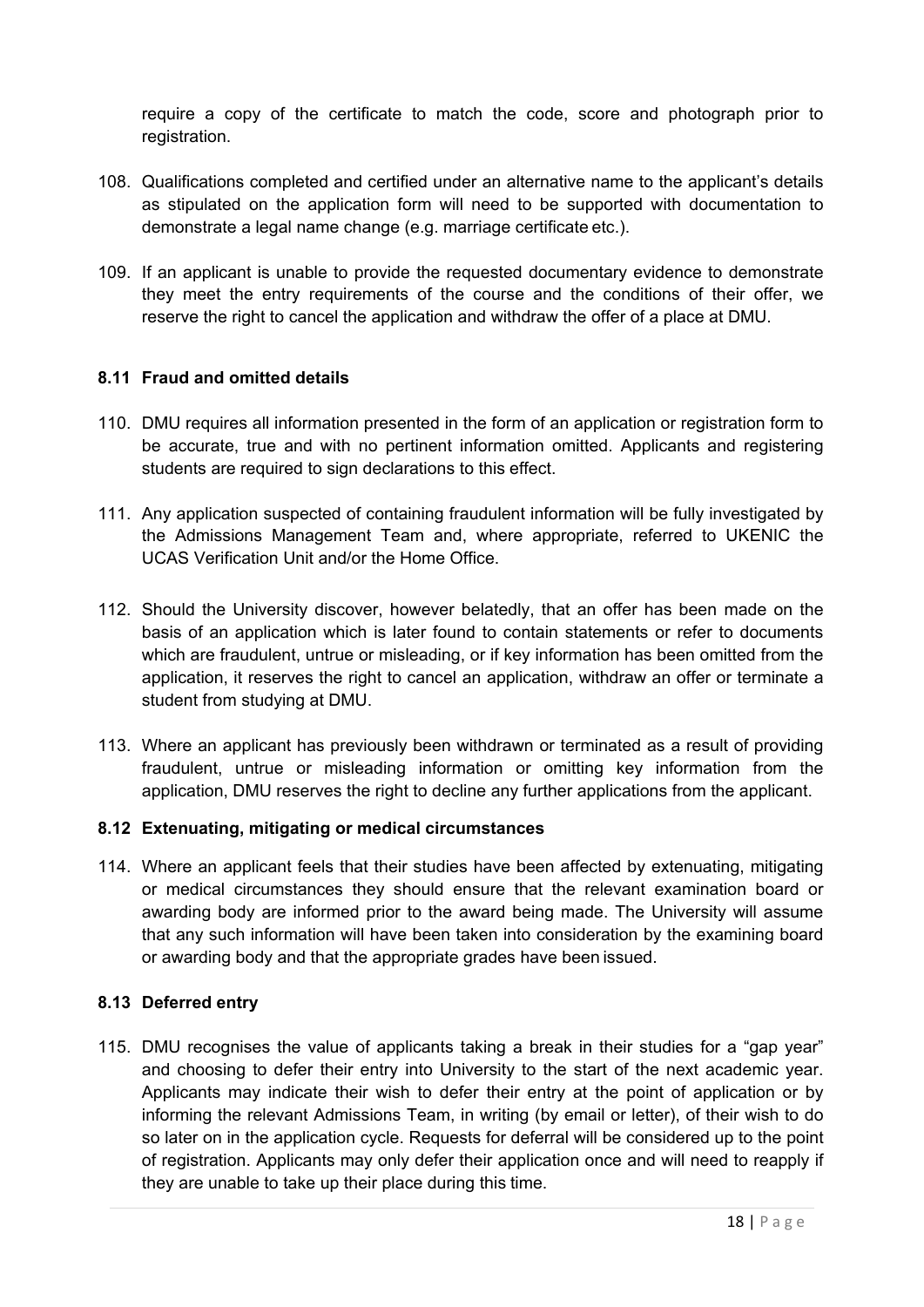- 116. Deferred applications will be assessed using the same academic criteria as for non deferred applications and applicants holding a deferred place must meet all academic conditions of their offer during the current application cycle. Funding support is offered according to the year of entry to the course and not the year of application. Tuition fees will be charged according to the year of entry to the course and not the year of application.
- 117. If an applicant makes their application for deferred entry and then wishes to bring their entry forward to the current academic cycle such requests should also be put in writing (by email or letter) to the Admissions Team and a decision will be made dependent on places still available on the given course.

### **8.14 Applicants re-applying**

118. DMU normally allows individuals who have previously applied to re-apply. When reviewing the new application, we will apply the current entry criteria and would expect applicants to indicate any additional evidence or updated academic qualifications on the new application. We may refer to any information gathered from previous applications such as the application form, correspondence and interview notes as necessary.

#### **8.15 Re-applications from previously registered students**

- 119. DMU may consider applicants that have previously withdrawn, or had their studies terminated, for re-entry to the University on the same or an alternative programme. Cases will be considered entirely on an individual basis but there must be a gap (normally 2 years for undergraduate and 1 year for postgraduate programmes) in- between being terminated and/or being awarded due to academic failure and applying for re-entry to the University. Re-entry might be via the Recognition of Prior Learning (RPL) process (appropriate to the level of study and course) and will be at the discretion of the relevant faculty and admissions team. The RPL process can be accessed at the following web address: [The Recognition of Prior Learning \(RPL\) process \(dmu.ac.uk\)](https://www.dmu.ac.uk/about-dmu/quality-management-and-policy/academic-quality/academic-regulations-assessment-boards/the-rpl-process.aspx)
- 120. If an applicant has previously been registered onto one of our programmes the applicant must contact the relevant Programme Leader to discuss the situation further.
- 121. It is not always necessary for previously registered students to make a fresh application so applicants are advised to contact us before doing this. All applicants must be aware that all previous registrations should be declared on any application that is submitted.
- 122. If an applicant has been registered as a previous DMU student and is carrying outstanding academic debt, re-registration will not take place until all academic debts are cleared. In the case of Overseas students, we may not be able to issue a CAS to previous DMU students who still owe an academic debt to the University.
- 123. DMU reserves the right to withdraw an application from a previously registered student if it believed to be in the best interests of either the applicant and/or the university.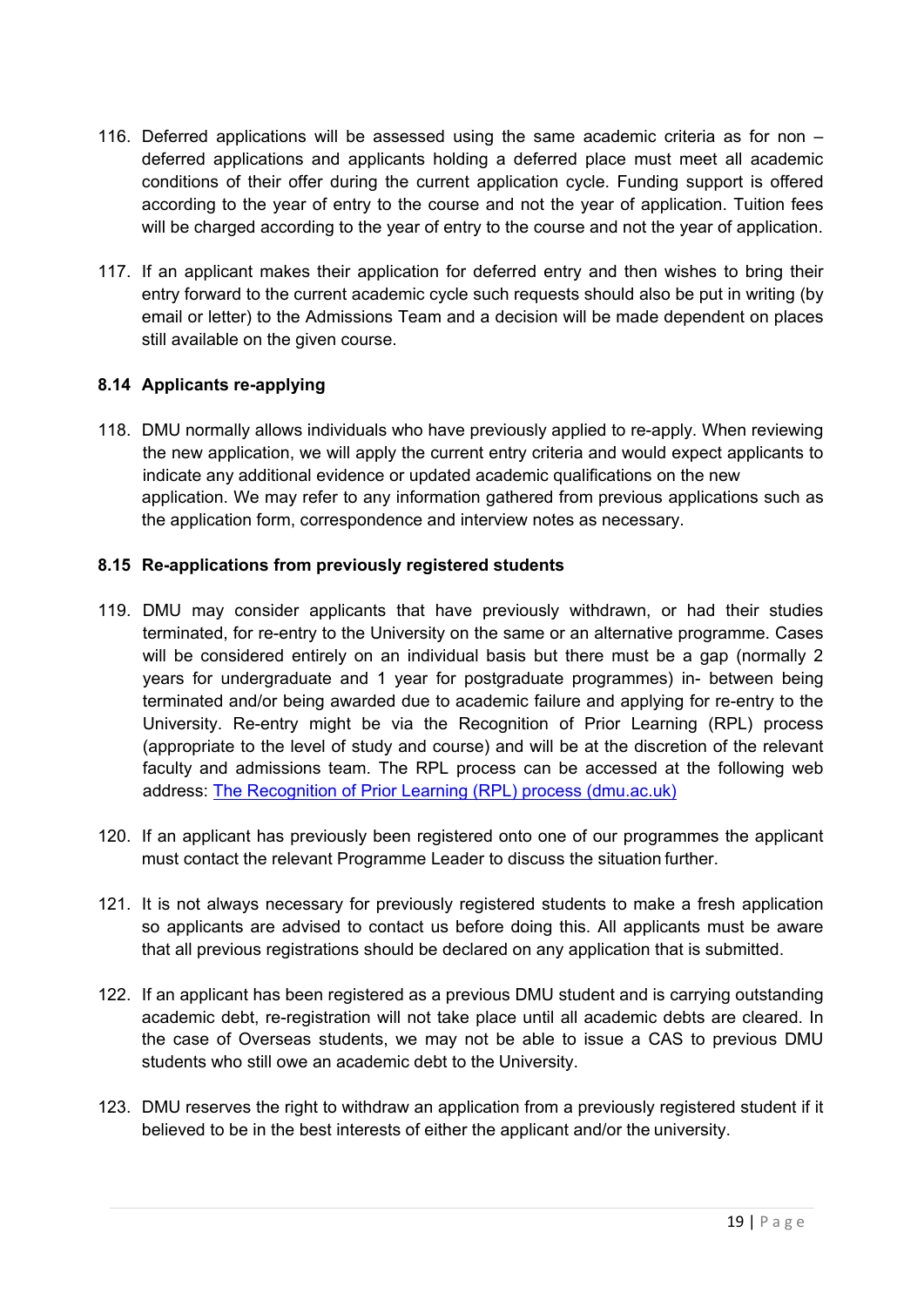#### **8.16 Consumer Regulations/Material Information**

- 124. Consumer Contracts (Information, Cancellation and Additional Charges) Regulations 2013 (CCRs) apply to the tuition contract and any contract for ancillary services (but not accommodation).
- 125. They require that the University provides certain information to applicants **before they commit themselves** to a place on a course so that applicants can make informed choices before they enter into the contract.
- 126. The information to be provided to applicants includes:
	- the total price (i.e. tuition fees).
	- any additional charges/costs. Where the charges/costs cannot be calculated in advance, the fact that charges will be made should be stated.
	- the identity and contact details for the University
	- payment arrangements
	- arrangements for "performance" by the University and the minimum obligations of the student
	- the right to cancel and the circumstances for exercising it (in the form prescribed by the regulations)
	- liability to pay a proportion of the fees if the course begins during the cancellation period and the student cancels
	- details of the University's complaints procedures and operation of the OIA regime
	- details of any other "codes of conduct" to which the University is subject
- 127. The information must also be confirmed in a durable medium **after the contract has been entered into.** The information cannot be changed before the offer is accepted or afterwards unless agreed with the applicant/student.

#### **8.17 Right to cancel**

- 128. The Consumer Contracts (Information, Cancellation and Additional Charges) Regulations 2013 (CCRs) provide applicants **with a 14-day cancellation period** after the day on which the offer of a place is accepted.
- 129. If the University fails to provide information about the applicant's cancellation rights on or before the place is accepted but does so within 12 months, the cancellation period ends 14 days after the day on which information is provided. Otherwise, the right to cancel is exercisable within 12 months after the day on which the place is accepted by the applicant.
- 130. The applicant does not have to inform the University of their decision to cancel in writing.
- 131. The University must reimburse all payments made by the applicant without delay and in any event within 14 days after notice of cancellation is given, using the same means of payment that the applicant used, unless otherwise agreed.
- 132. Where applicants have been accepted as a late applicant and/or via clearing the cancellation period may overlap with the beginning of term. In that instance the University cannot begin to provide the course to the student until the normal cancellation period has expired, unless the applicant makes an express request. If the applicant then cancels during the cancellation period they will be liable for payment of the apportioned fees for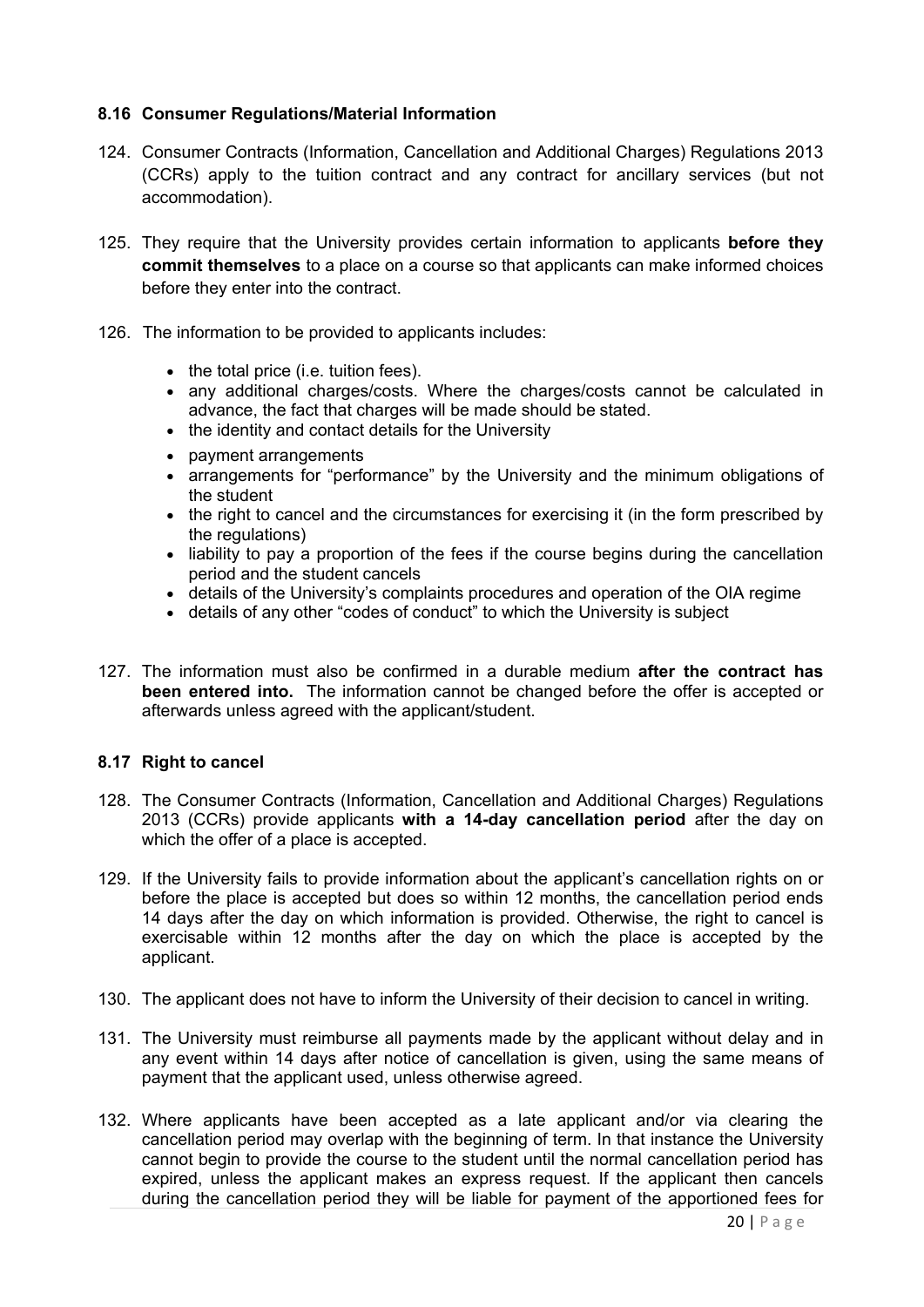the course provided up to the cancellation date.

#### **8.18 Applicant Name Changes**

- 133. In an attempt to eliminate fraudulent applications and registrations, we require every applicant, whether applying via UCAS or directly, online or on paper, to apply using the name shown on their passport or birth certificate. This name will be logged onto the University's database and must be used throughout their academic career, unless a formal change of name is requested later. The name will be used on any acceptance and visa letter that the university issues before registration. We must be notified of any minor misspelling we may have made for correction immediately before any further issue of correspondence.
- 134. This name will be used throughout an applicant's academic career, unless a formal change of name is requested and approved by the university.
- 135. Any request to change a name on the university database during the application process or a student's academic career must be submitted in writing and accompanied by at least one form satisfactory evidence detailed below, either in its original form or as a certified, true copy of the original. All name change requests must be made by the applicant themselves. The appropriate evidence required for an applicant's name to be changed on the university record will depend on their citizenship:
- 136. Appropriate evidence for name changes for a British citizen:
	- a) A current passport showing the name to be changed to; or
	- b) An enrolled deed poll; or
	- c) A marriage certificate / civil partnership certificate and decree absolute / final order (for name changes following marriage / civil partnership or divorce / ending a civil partnership); or
	- d) A statutory declaration of change of name; or
	- e) A police report or solicitor's letter: if an applicant has had to adopt a pseudonym for personal reasons (including personal safety).
- 137. The university will only accept a deed poll as evidence of a name change where the deed poll has been enrolled. Information on enrolling a deed poll is available here Change your name by deed poll: Enrol a deed poll with the courts - GOV.UK (www.gov.uk)
- 138. Non-British citizens must provide an original passport showing their new name. They will also need to provide any new, original immigration documentation showing the name change for University records.
- 139. The university may not change any student record where the evidence supplied cannot be satisfactorily verified.
- 140. Trans, Gender Fluid and Non-Binary applicants please note the following if they intend to change their name:
	- a) Applicants: If the entry qualifications are in another name, a satisfactory declaration of name change will need to be provided.
	- b) Current students should write to the university stating their intention to make the transition, at which point a meeting will be arranged with relevant staff only. Records will be changed to reflect their chosen name at the agreed time. Students will need to provide a statutory declaration of name change only if they originally registered under another name and wish to obtain a degree/diploma certificate in their new name.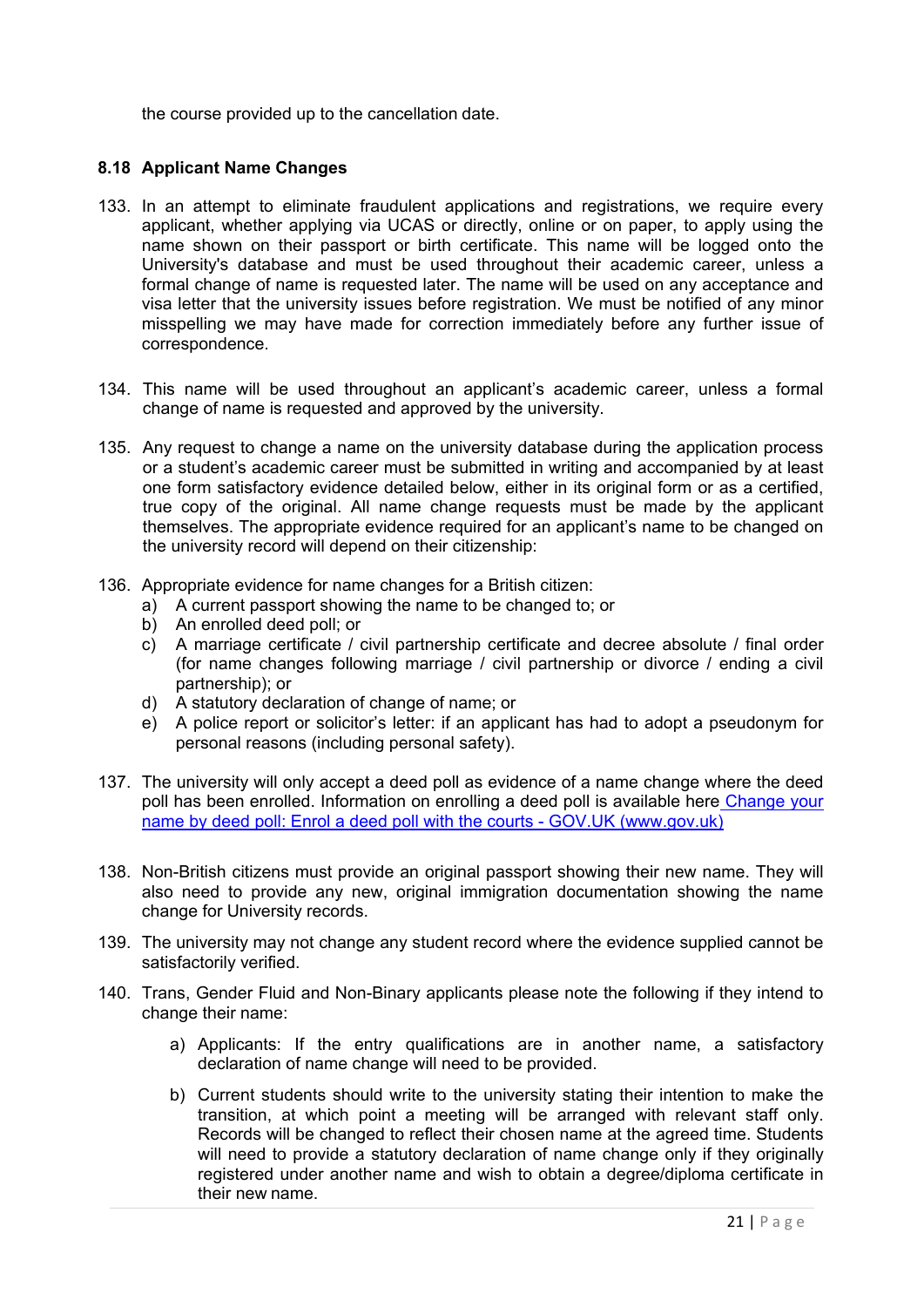141. Further information regarding our policy on student names can be found at: Policy [on student names \(dmu.ac.uk\)](https://www.dmu.ac.uk/about-dmu/quality-management-and-policy/students/policy-on-student-names.aspx) and our policy on Support and Procedures for Trans, Gender Fluid and Non-Binary Students can be found on our Equality and Diversity pages [Guidance, documents and policies \(dmu.ac.uk\)](https://www.dmu.ac.uk/about-dmu/professional-services/equality-and-diversity/guidance-documents-and-policies.aspx)

### **8.19 Death of an applicant**

142. In the event that we are notified that one of our applicants has died, DMU will follow our internal processes to ensure that the application is withdrawn and the student record system is updated as quickly as possible. Key stakeholders will be notified (as appropriate) to try and ensure that no further application related communications are sent.

## **9) Discontinued/Changed Programmes**

- 143. Whilst DMU tries to ensure that all of our programmes run as advertised in our prospectuses and website it is sometimes necessary for us to make changes to the structure of our programmes or to discontinue a programme entirely. This will sometimes happen between an offer being made and registration.
- 144. Where changes are made we will endeavour to inform applicants as early as possible to minimise the potential disruption to the application process. Where possible, we will offer an alternative programme in a similar subject area. If an alternative programme is unavailable or unsuitable then applicants can substitute that particular choice with an application to another institution.
- 145. In cases where programmes are changed or discontinued we will send a communication to applicants electronically and/or by hard copy outlining their options.

## **10) Applicant Data**

- 146. The information submitted as part of each application to the University is used to assess the suitability of the applicant for study at the University. Anonymised data including information on diversity: age, disability, gender status, race and ethnicity, religion or belief, sex, sexual orientation will also be used by DMU for statistical and reporting processes.
- 147. Application information and related data will form the basis of the student record for applicants who are admitted to DMU.
- 148. DMU complies with the Data Protection Act 2018 and the General Data Protection Regulations 2018 in its use of applicant data. Further information about data protection and how data is used at the University can be found at: [Your privacy, your rights –](https://www.dmu.ac.uk/policies/data-protection/data-protection.aspx) data [protection at DMU](https://www.dmu.ac.uk/policies/data-protection/data-protection.aspx) and information about records management can be found at: [Records](https://www.dmu.ac.uk/about-dmu/quality-management-and-policy/records-management/records-management.aspx)  [management \(dmu.ac.uk\)](https://www.dmu.ac.uk/about-dmu/quality-management-and-policy/records-management/records-management.aspx)

## **11) Feedback, Appeals and Complaints**

149. DMU is committed to the provision of a professional admissions service which attracts, recruits, selects, admits and registers students using a clear, fair, effective, and consistent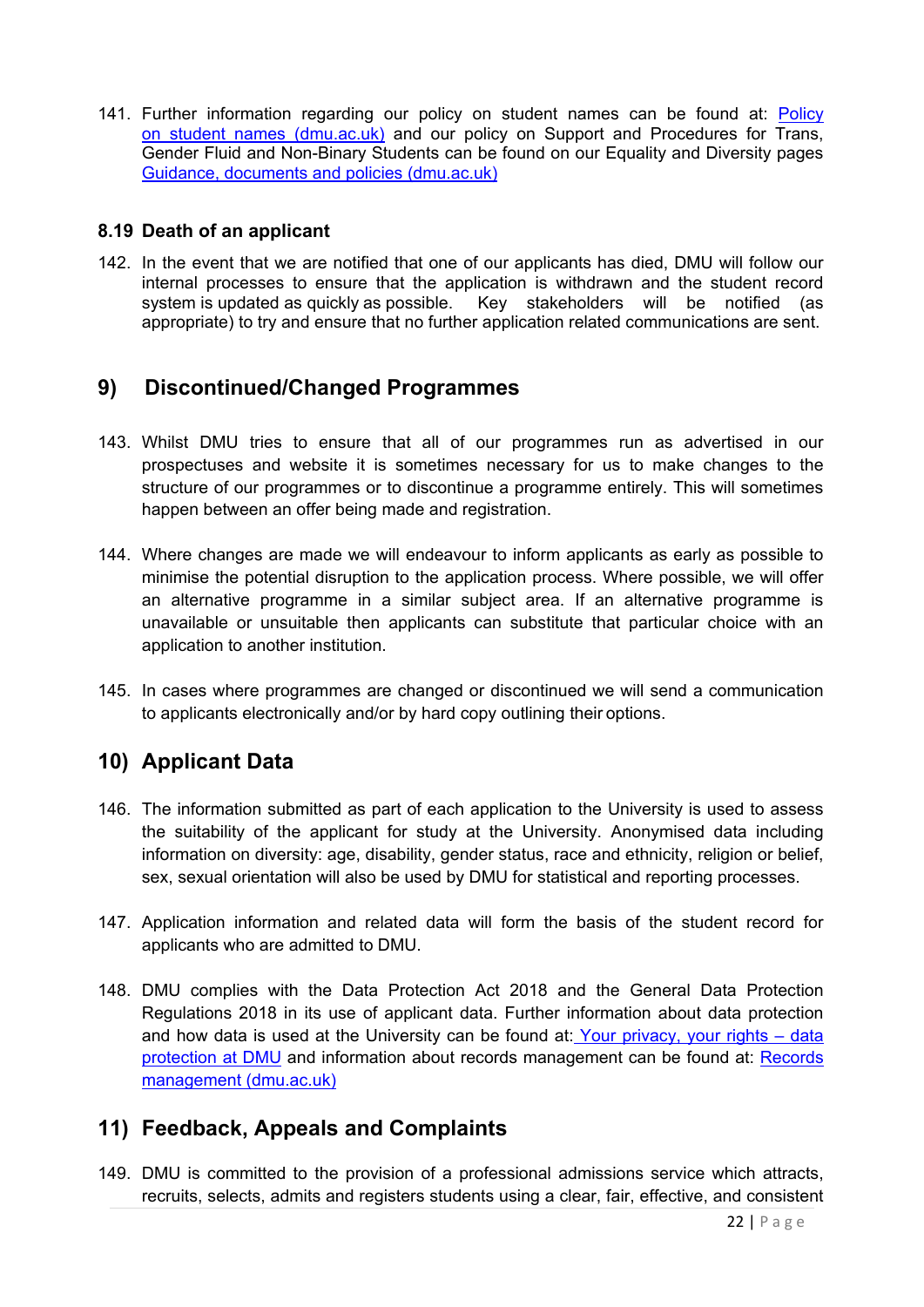policy and procedure.

- 150. At the bottom of each email correspondence from the Admissions Division is a link to a customer satisfaction survey. We really appreciate feedback from enquirers and applicants to ensure that our service is the best it can be. Alternatively, feedback can be provided directly to the Head of Admissions [hmercado@dmu.ac.uk](mailto:hmercado@dmu.ac.uk)
- 151. If there is a circumstance in which an applicant feels that their application has not been dealt with in accordance with DMU's Student Admissions Policy, applicants can request that their application be reviewed via an appeal, or they may make a complaint. Complaints should be made within the relevant recruitment period.
- 152. Applicants wishing to make a complaint should write to the Head of Admissions. The Head of Admissions (or her nominee) will investigate the matter and respond directly to the complainant within 10 working days.
- 153. If the applicant remains dissatisfied with the outcome of the complaint they may request a review of the matter by the University's Student Appeals & Conduct Officer who can be contacted at: [acasupportoffice@dmu.ac.uk](mailto:acasupportoffice@dmu.ac.uk) The decision of the Student Appeals & Conduct Officer shall be final and is not subject to review by any other University body.
- 154. Please be aware that, due to data protection issues, we may be unable to enter into communication with any third party with respect to an applicant's individual circumstances or application.

## **12) Registration**

- 155. Once applicants have met all the conditions of their offer they will receive a confirmation letter. They will then be sent separate information regarding how to register on their programme of study. Most applicants will be expected to complete their registration online, but all students will still have to register their attendance and provide formal identification upon arrival. Applicants will receive information about where they need to go to provide their identification as part of the registration process. If applicants are required to bring original copies of their qualification documents before they will be able to register this will be requested in the confirmation letter.
- 156. As detailed in section 8.8 (Applicants disclosing criminal convictions) the registration process will require the response to a question about criminal convictions. This question will be asked regardless of if you have completed an enhanced disclosure (DBS check) as part of the applications process. If, as part of the application process you have already declared a conviction and it has been considered by DMU and cleared for registration, this will be picked up by the admissions team as part of registration and any hold on your record will be cleared as quickly as possible.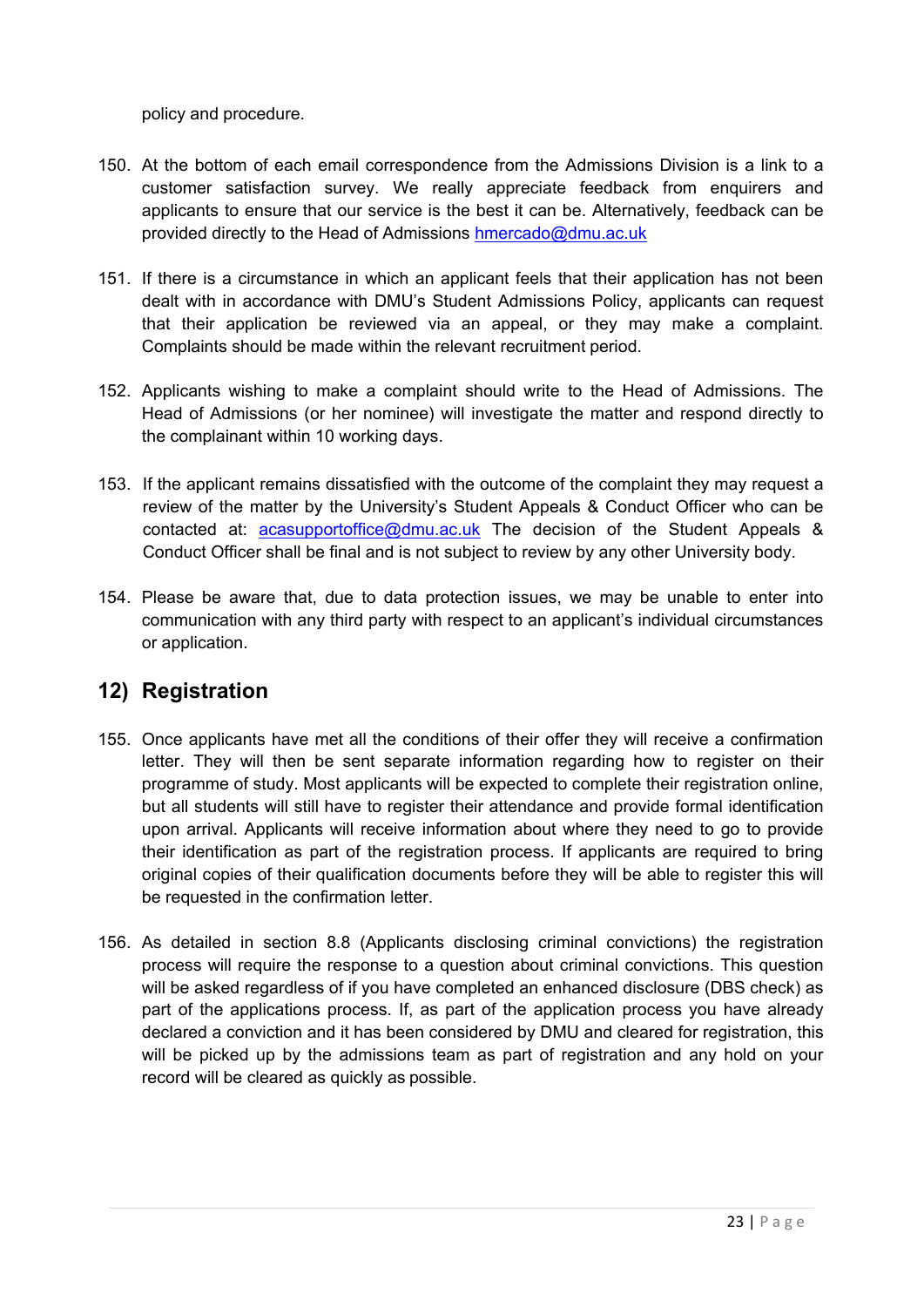## **13) Further information**

- 157. For further information about [De](http://www.dmu.ac.uk/) Montfort University, please visit our website at: De [Montfort University \(dmu.ac.uk\)](http://www.dmu.ac.uk/)
- 158. If applicants wish to contact our Admissions Teams directly, details are included in the course information pages of the website Study - [De Montfort University \(dmu.ac.uk\)](http://www.dmu.ac.uk/study) or as below:

| <b>Email contact</b> | Telephone number |  |
|----------------------|------------------|--|
| admissions@dmu.ac.uk | 0116 207 8443    |  |

## **14) Links to other relevant policies and documents**

University Governance [University governance \(dmu.ac.uk\)](https://www.dmu.ac.uk/about-dmu/university-governance/university-governance.aspx)

De Montfort University Academic Board Committee Structure [De Montfort University Almanac \(dmu.ac.uk\)](https://www.dmu.ac.uk/documents/about-dmu-documents/university-governance/de-montfort-university-almanac.pdf)

De Montfort University Mission, Vision and Strategic Plan

[Shape Our Future \(dmu.ac.uk\)](https://www.dmu.ac.uk/shape-our-future/shape-our-future.aspx)

DMU Course information

Study - [De Montfort University \(dmu.ac.uk\)](https://www.dmu.ac.uk/study/study.aspx) Courses - [De Montfort University \(dmu.ac.uk\)](https://www.dmu.ac.uk/study/courses/courses.aspx)

DMU Equality related policies and information [Equality and Diversity \(dmu.ac.uk\)](https://www.dmu.ac.uk/about-dmu/professional-services/equality-and-diversity/equality-and-diversity.aspx)

Trans, Gender Fluid and Non-Binary Student Policy [Guidance, documents and policies \(dmu.ac.uk\)](https://www.dmu.ac.uk/about-dmu/professional-services/equality-and-diversity/guidance-documents-and-policies.aspx)

Name Change information [Change your name by deed poll: Enrol a deed poll with the courts -](https://www.gov.uk/change-name-deed-poll/enrol-a-deed-poll-with-the-courts) GOV.UK (www.gov.uk) [Policy on student names \(dmu.ac.uk\)](https://www.dmu.ac.uk/about-dmu/quality-management-and-policy/students/policy-on-student-names.aspx)

DMUFreedom [Guidance, documents and policies \(dmu.ac.uk\)](https://www.dmu.ac.uk/about-dmu/professional-services/equality-and-diversity/guidance-documents-and-policies.aspx)

Access Agreement and Widening Participation [access-participation-plan-2020-2025 \(dmu.ac.uk\)](https://www.dmu.ac.uk/documents/university-governance/access-participation-plan-2020-2025.pdf)

Quality Assurance Agency UK Quality Code for Higher Education

[Quality Code \(qaa.ac.uk\)](https://www.qaa.ac.uk/quality-code)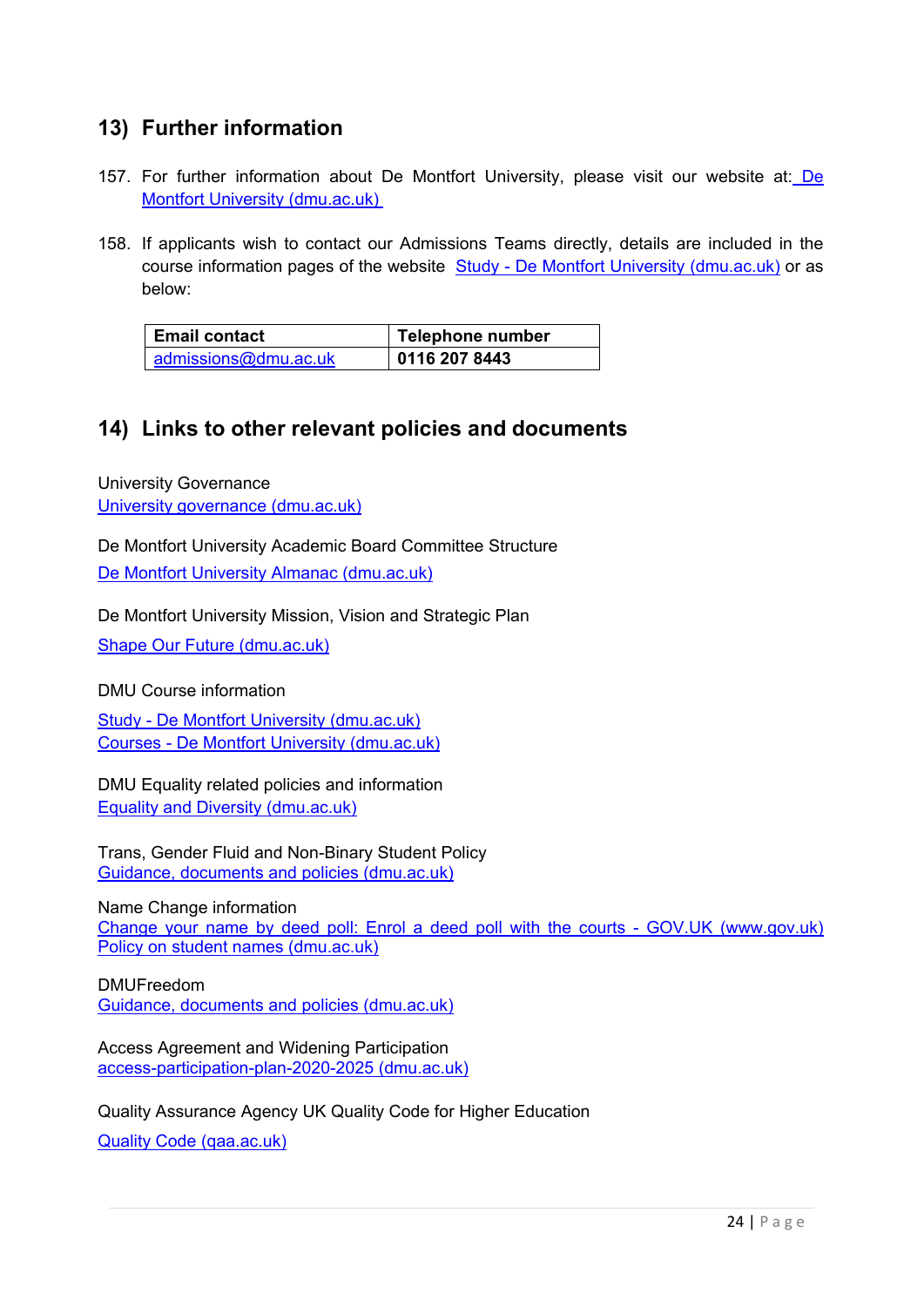Supporting Professionalism in Admissions/Good Practice Guides

Good [practice resources | Undergraduate, Postgraduate, Conservatoires, Teacher Training |](https://www.ucas.com/providers/good-practice)  **[UCAS](https://www.ucas.com/providers/good-practice)** 

Undergraduate Entry and Admissions Requirements Study - [De Montfort University \(dmu.ac.uk\)](https://www.dmu.ac.uk/study/study.aspx)

How to Apply - UCAS

[How to apply to undergraduate study at De Montfort University \(dmu.ac.uk\)](https://www.dmu.ac.uk/study/applying/undergraduate.aspx) or directly on the UCAS website at [UCAS | At the heart of connecting people to higher education](https://www.ucas.com/)

Postgraduate Entry Criteria and how to apply [How to apply to postgraduate study at De Montfort University \(dmu.ac.uk\)](https://www.dmu.ac.uk/study/applying/postgraduate.aspx)

Doctoral College [Entry criteria and How to apply \(dmu.ac.uk\)](https://www.dmu.ac.uk/doctoral-college/study/how-to-apply.aspx)

Learning Beyond Registration (LBR) [Learning Beyond Registration \(dmu.ac.uk\)](https://www.dmu.ac.uk/about-dmu/schools-and-departments/the-leicester-school-of-nursing-and-midwifery/learning-beyond-registration/learning-beyond-registration.aspx)

International – How to Apply [International applications to study at De Montfort University \(dmu.ac.uk\)](https://www.dmu.ac.uk/study/applying/international.aspx)

Research Degree Regulations [Ethics \(dmu.ac.uk\)](https://www.dmu.ac.uk/research/ethics-and-governance/research-integrity-and-ethics.aspx)

UKCISA website

UKCISA - [international student advice and guidance -](https://www.ukcisa.org.uk/) Studying in the UK?

General Regulations and Procedures

[Student regulations and policies \(dmu.ac.uk\)](https://www.dmu.ac.uk/current-students/student-support/exams-deferrals-regulations-policies/student-regulations-and-policies/index.aspx)

General Data Protection Regulation, EU Directive which came in to effect in May 2018 Government to strengthen UK data protection law - GOV.UK (www.gov.uk)

DMU Data Protection Act 2018 [Your privacy, your rights –](https://www.dmu.ac.uk/policies/data-protection/data-protection.aspx) data protection at DMU

Records Management [Records management \(dmu.ac.uk\)](https://www.dmu.ac.uk/about-dmu/quality-management-and-policy/records-management/records-management.aspx)

Disability Advice and Support [Disability advice and support \(dmu.ac.uk\)](https://www.dmu.ac.uk/current-students/student-support/wellbeing-disability/disability-advice-support/index.aspx)

Disabled Students' Allowances (DSAs)

Help if you're a student with a learning difficulty, health problem or disability - GOV.UK (www.gov.uk)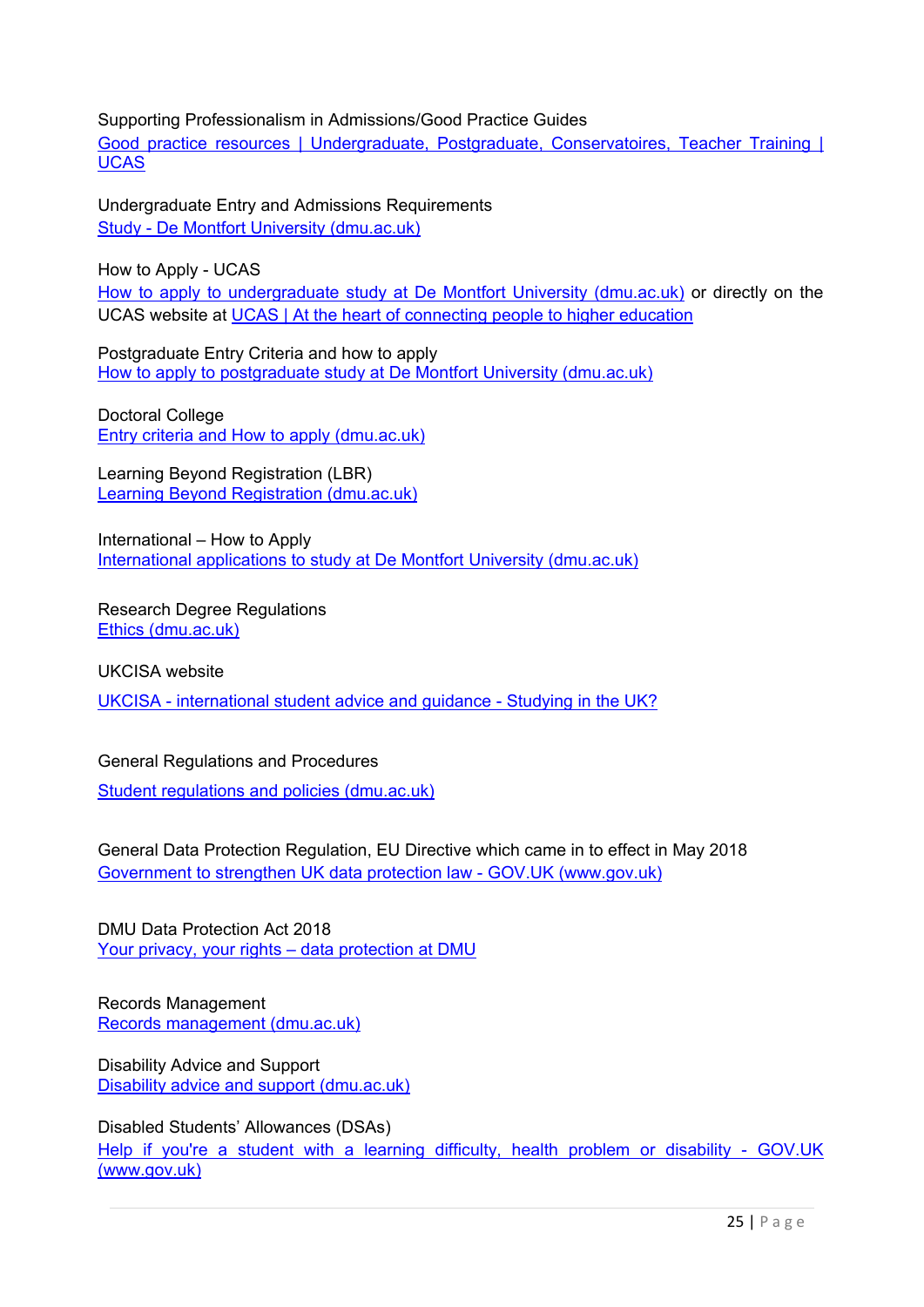Mental Health and Wellbeing [Mental health support \(dmu.ac.uk\)](https://www.dmu.ac.uk/current-students/student-support/wellbeing-disability/mental-health-support/index.aspx)

NHS Bursaries

[NHS bursaries: Extra financial help -](https://www.gov.uk/nhs-bursaries/further-information) GOV.UK (www.gov.uk)

Ex-offenders and Employment Telling an employer, university or college about your criminal record - GOV.UK (www.gov.uk)

Disclosure and Barring Service

[Disclosure and Barring Service -](https://www.gov.uk/government/organisations/disclosure-and-barring-service) GOV.UK (www.gov.uk)

Criminal convictions procedure (please contact [hmercado@dmu.ac.uk](mailto:hmercado@dmu.ac.uk))

Student Loans Company website Student Loans Company - GOV.UK (www.gov.uk)

Interview/Audition procedure (please contact [hmercado@dmu.ac.uk](mailto:hmercado@dmu.ac.uk))

Under 18 policy (including international) [Policy-for-managing-students-who-are-under-18-on-enrolment \(dmu.ac.uk\)](https://www.dmu.ac.uk/documents/dmu-students/academic-support-office/policy-for-managing-students-who-are-under-18-on-enrolment.pdf)

List of Professional Bodies

[Professional, Statutory and Regulatory Bodies \(PSRBs\) \(dmu.ac.uk\)](https://www.dmu.ac.uk/about-dmu/quality-management-and-policy/academic-quality/monitoring/monitoring-psrbs.aspx)

SELT Information (Home Office) Prove your English language abilities with a secure English language test (SELT) - GOV.UK (www.gov.uk)

DMU Academic Test of English (DATE) test [DMU Academic Test of English \(DATE\)](https://www.dmu.ac.uk/international/en/english-language-learning/date.aspx)

DMU Collaborative Provision [Collaborative provision: academic partnerships \(dmu.ac.uk\)](https://www.dmu.ac.uk/about-dmu/quality-management-and-policy/academic-quality/collaborative-provision/collaborative-provision-academic-partnerships-homepage.aspx)

DMU International College Admissions [DMU International College](https://www.dmu.ac.uk/dmu-international-college/index.aspx)

DMU Guidelines for Good Research Practice [Ethics \(dmu.ac.uk\)](https://www.dmu.ac.uk/Research/Ethics-and-governance/Research-integrity-and-ethics.aspx)

DMU International Fees and Scholarships [International tuition fees \(dmu.ac.uk\)](https://www.dmu.ac.uk/study/fees-funding/international-tuition-fees.aspx) [International Scholarships \(dmu.ac.uk\)](https://www.dmu.ac.uk/international/en/fees-and-scholarships/international-scholarships.aspx)

DMU International Your Country Information [Regions \(dmu.ac.uk\)](https://www.dmu.ac.uk/International/en/regions/index.aspx)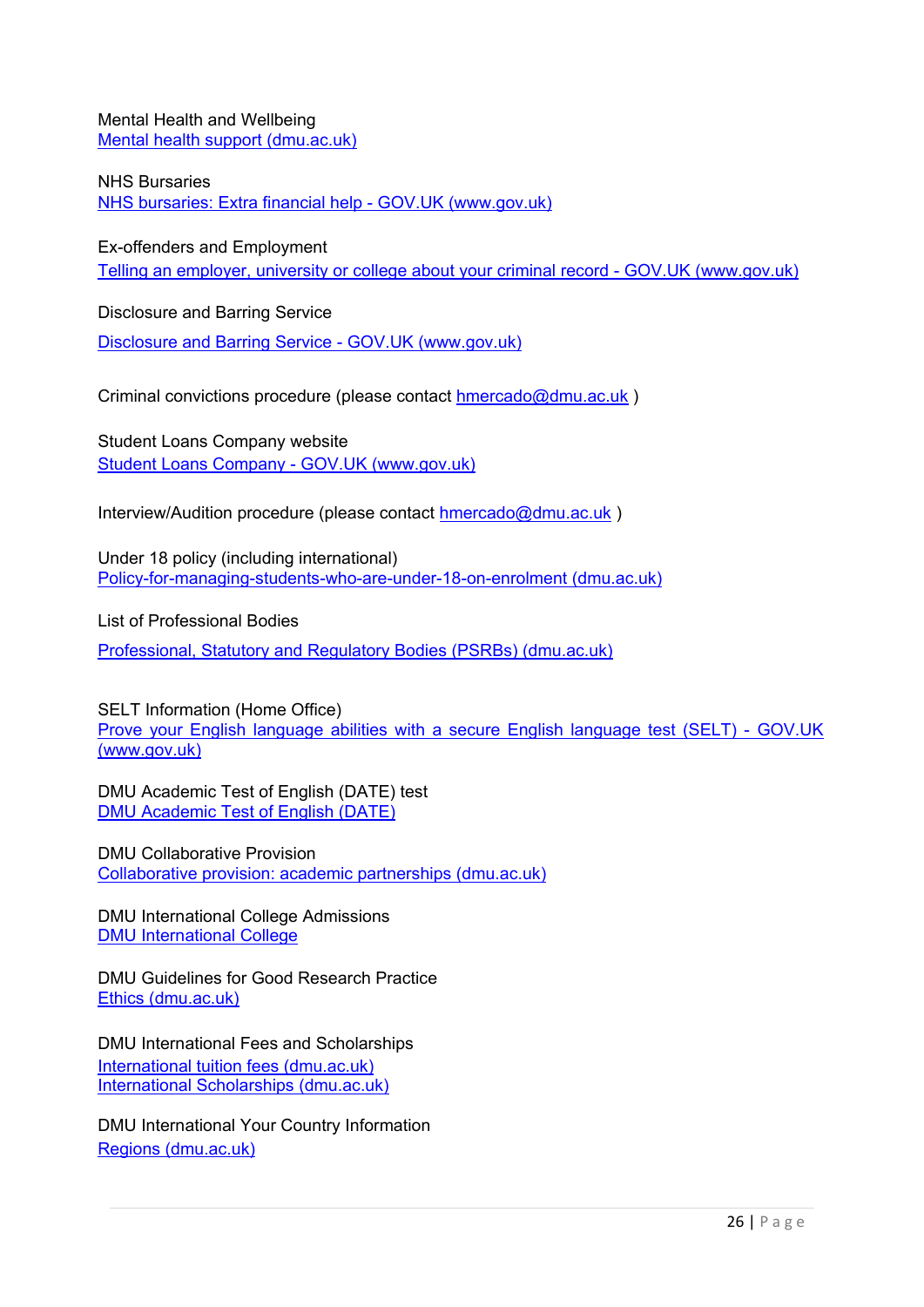DMU Centre for English Language Learning [Centre for English Language Learning \(dmu.ac.uk\)](https://www.dmu.ac.uk/international/en/english-language-learning/cell.aspx)

UKVI Tier 4 Student Visa Student visa - GOV.UK (www.gov.uk)

Your Student Visa [Visa Advice \(dmu.ac.uk\)](https://www.dmu.ac.uk/International/en/Making-a-student-visa-application/Visa-advice.aspx)

UKVI Sponsor Guidance [Sponsorship: guidance for employers and educators -](https://www.gov.uk/government/collections/sponsorship-information-for-employers-and-educators) GOV.UK (www.gov.uk)

UK Visa Advice [Visa Advice \(dmu.ac.uk\)](https://www.dmu.ac.uk/international/en/making-a-student-visa-application/visa-advice.aspx)

DMU Recognition of Prior Learning [The Recognition of Prior Learning \(RPL\) process \(dmu.ac.uk\)](https://www.dmu.ac.uk/about-dmu/quality-management-and-policy/academic-quality/academic-regulations-assessment-boards/the-rpl-process.aspx)

DMU Student Contract [Student contract \(dmu.ac.uk\)](https://www.dmu.ac.uk/study/student-contract/index.aspx)

### **15) Glossary of terms**

| <b>Acronyms</b> |                                                      |
|-----------------|------------------------------------------------------|
| <b>ADH</b>      | Arts, Design and Humanities                          |
| <b>APP</b>      | Access and Participation Plan                        |
| <b>BAL</b>      | <b>Business and Law</b>                              |
| <b>CEFR</b>     | Common European Framework of Reference for Languages |
| <b>CELL</b>     | Centre for English Language Learning                 |
| <b>CEM</b>      | Faculty of Computing, Engineering and Media          |
| <b>CV</b>       | <b>Curriculum Vitae</b>                              |
| <b>DATE</b>     | De Montfort University Academic Test of English      |
| <b>DBS</b>      | <b>Disclosure and Barring Service</b>                |
| DC.             | Doctoral College                                     |
| <b>DMU</b>      | De Montfort University                               |
| <b>DMUIC</b>    | De Montfort University International College         |
| <b>DPA</b>      | Data Protection Act                                  |
| <b>ENIC</b>     | <b>UK National Information Centre</b>                |
| EU              | European Union                                       |
| <b>FE</b>       | <b>Further Education</b>                             |
| <b>GCSE</b>     | General Certificate of Secondary Education           |
| <b>GDPR</b>     | <b>General Data Protection Regulation</b>            |
| HE              | <b>Higher Education</b>                              |
| <b>HLS</b>      | <b>Health and Life Sciences</b>                      |